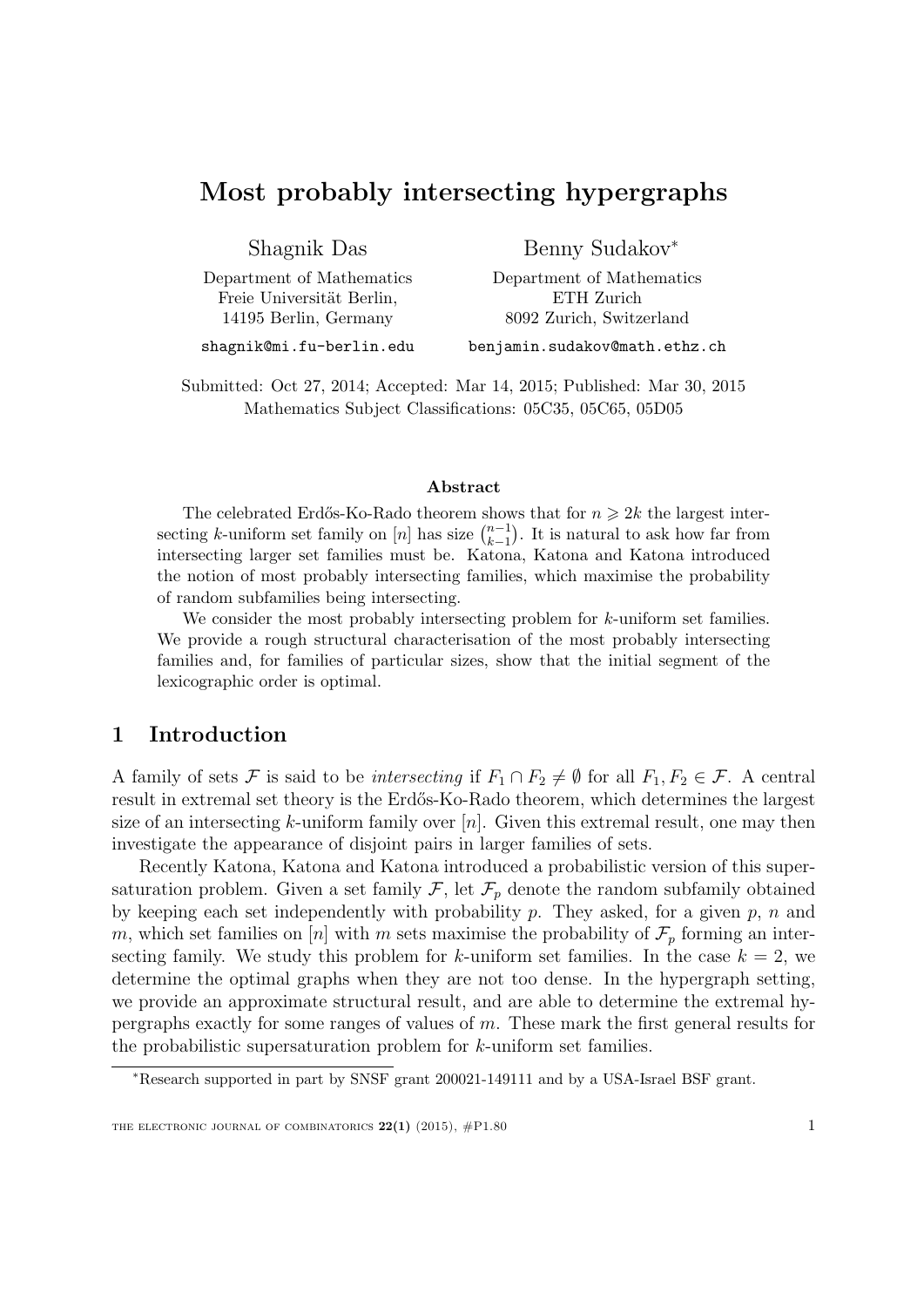We now discuss the history of the supersaturation problem for intersecting families, before introducing the probabilistic version of Katona, Katona and Katona and presenting our new results.

#### 1.1 Supersaturation for intersecting families

The typical extremal problem asks how large a structure can be without containing some forbidden configuration. A classic example is that of the Erdős-Ko-Rado Theorem  $[7]$ , which shows that when  $n \geq 2k$  the largest k-uniform intersecting family of sets on [n] has size  $\binom{n-1}{k-1}$  $_{k-1}^{n-1}$ ). This theorem has been central to extremal set theory, inspiring many extensions and applications over the years; see Anderson's book [4] for a brief survey.

One may rephrase the extremal question as asserting that larger structures must contain a forbidden configuration. This naturally leads to what is known as a supersaturation problem: how many such configurations appear in larger structures? In the context of intersecting families, this amounts to asking how many disjoint pairs of sets must appear in large families. In the non-uniform setting, this was first studied by Frankl [8] and, independently, Ahlswede [2], who showed that the number of disjoint pairs is minimised by taking sets as large as possible.

**Theorem 1** (Frankl [8], 1977; Ahlswede [2], 1980). If  $\sum_{i=k+1}^{n} {n \choose i}$  $\binom{n}{i} \leqslant m \leqslant \sum_{i=k}^{n} \binom{n}{i}$  $\binom{n}{i}$ , then the minimum number of disjoint pairs of sets in a family of m subsets of  $[n]$  is attained by some family  $\mathcal F$  with  $\cup_{i>k} \binom{[n]}{i}$  $\binom{[n]}{i}\subset\mathcal{F}\subset\cup_{i\geqslant k}\binom{[n]}{i}$  $\binom{n}{i}$ .

Note that this theorem describes the approximate structure of the extremal families, but does not specify which sets of size  $k$  should be chosen. Since every set of size  $k$  is disjoint from the same number of sets in  $\bigcup_{i>k} \binom{[n]}{i}$  $\binom{n}{i}$ , in light of the above result, minimising the total number of disjoint pairs is equivalent to minimising the number of disjoint pairs amongst sets of size k, a problem that was first explicitly posed by Ahlswede  $[2]$  in 1980. In the  $k = 2$  case, this translates to determining which graphs have the minimum number of disjoint pairs of edges, and had in fact been resolved earlier by Ahlswede and Katona [3].

The extremal graphs are best described by the lexicographic order. Under this order, we say  $A < B$  if  $\min(A \triangle B) \in A$ ; that is, sets with smaller elements are preferred. Denote by  $\mathcal{L}_{n,k}(m)$  the first m sets in  $\binom{[n]}{k}$  $\binom{n}{k}$  under the lexicographic order. The complement of  $\mathcal{L}_{n,k}(m)$  is isomorphic to the corresponding initial segment of the colexicographic order, where  $A < B$  if  $\max(A \triangle B) \in B$ . Let  $\mathcal{C}_{n,k}(m)$  denote the initial segment of the colexicographic order.

Theorem 2 (Ahlswede-Katona [3], 1978). Over all graphs on n vertices with m edges, either  $\mathcal{L}_{n,2}(m)$  or  $\mathcal{C}_{n,2}(m)$  minimises the number of disjoint pairs of edges. Moreover, if  $m < \frac{1}{2} {n \choose 2}$  $\binom{n}{2} - \frac{n}{2}$  $\frac{n}{2}$ , then  $\mathcal{L}_{n,2}(m)$  is optimal, while if  $m > \frac{1}{2} {n \choose 2}$  $\binom{n}{2} + \frac{n}{2}$  $\frac{n}{2}$ , then  $\mathcal{C}_{n,2}(m)$  is optimal.

The optimal graphs for  $\frac{1}{2} \binom{n}{2}$  $\binom{n}{2} \leqslant m \leqslant \frac{1}{2}$  $\frac{1}{2}$  $\binom{n}{2}$  $\binom{n}{2} + \frac{n}{2}$  $\frac{n}{2}$  depend on the arithmetic properties of *n*; a complete solution to the problem was obtained independently by Wagner and Wang [13] and by Abrego, Fernández-Merchant, Neubauer and Watkins [1].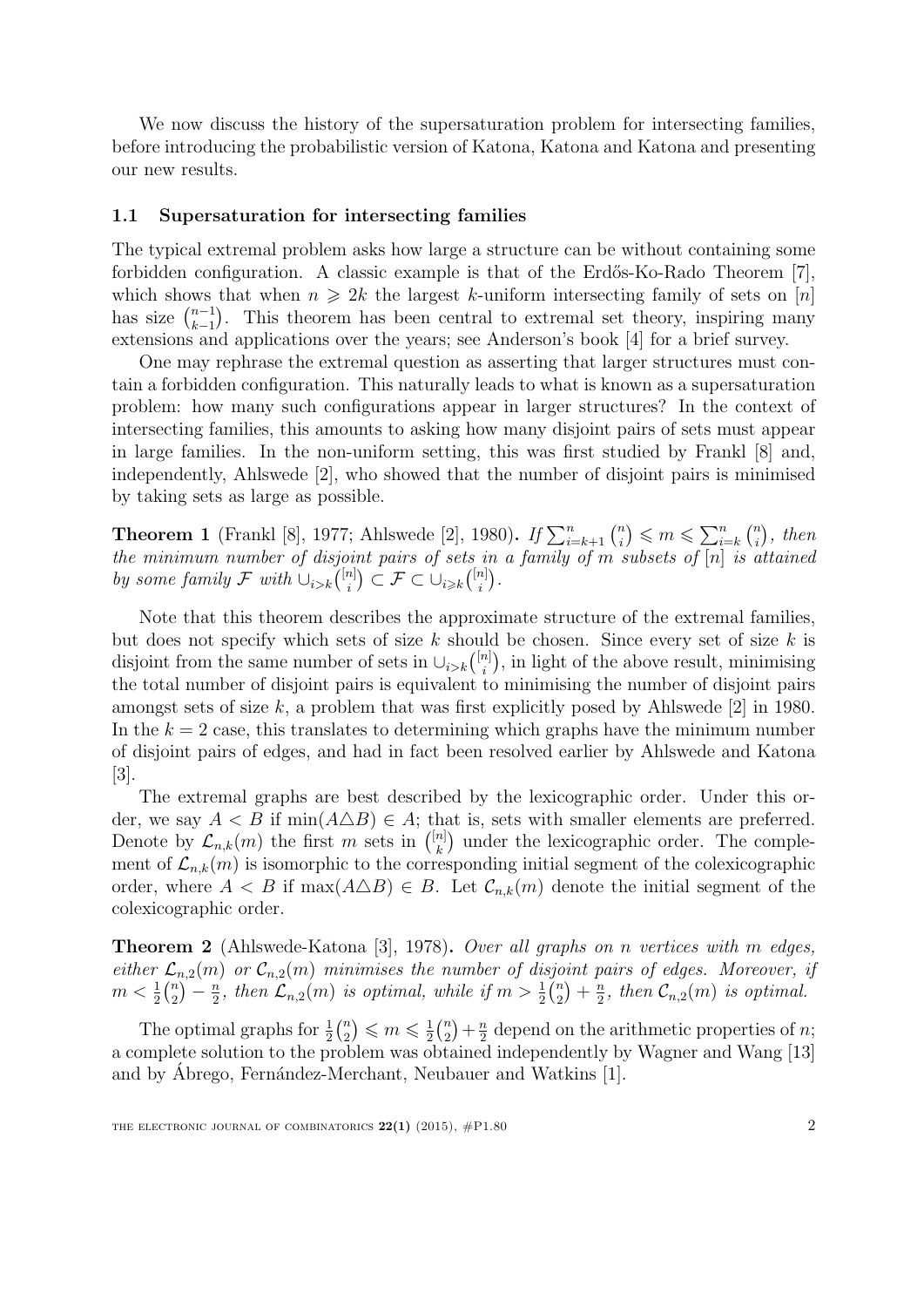In 2003, Bollobás and Leader [5] offered a conjecture for the solution to the problem for general k, which in particular implies that  $\mathcal{L}_{n,k}(m)$  is optimal for small families. By taking complements, this further implies that  $\mathcal{C}_{n,k}(m)$  is optimal for large families. In an earlier paper with Gan  $[6]$ , we were able to verify their conjecture for small m.

#### 1.2 Probabilistic supersaturation

In 2012, Katona, Katona and Katona [10] introduced a probabilistic measure of supersaturation for large families. Rather than minimising the total number of disjoint pairs in large families, they sought to maximise the probability of a random subfamily being intersecting. More formally, given a (not necessarily uniform) family  $\mathcal F$  of sets, and some  $p \in [0, 1]$ , let  $\mathcal{F}_p$  denote the random subfamily of  $\mathcal{F}$ , where each set is retained independently with probability p. For a given  $0 \leq m \leq 2^n$ , they asked for the families F of m subsets of  $[n]$  maximising  $\mathbb{P}(\mathcal{F}_p$  is intersecting).

Clearly, if  $\mathcal F$  is intersecting, then  $\mathcal F_p$  must also be intersecting, and hence one should take an intersecting family if possible. Thus, as in the case of the counting supersaturation problem, one is interested in families larger than the extremal bound.

We observe here that the probabilistic problem is in fact stronger than the counting version described before. Indeed, by conditioning on the number of sets in  $\mathcal{F}_p$ , we have

$$
\mathbb{P}(\mathcal{F}_p \text{ is intersecting}) = \sum_{t=0}^m \mathbb{P}(\mathcal{F}_p \text{ is intersecting } | |\mathcal{F}_p| = t) \mathbb{P}(|\mathcal{F}_p| = t)
$$

$$
= \sum_{t=0}^m \text{int}(\mathcal{F}, t) p^t (1 - p)^{m-t}, \tag{1}
$$

where  $\text{int}(\mathcal{F}, t)$  denotes the number of intersecting subfamilies of  $\mathcal F$  of size t. In particular, it follows that  $\text{int}(\mathcal{F}, t) < 2^m$  for all t. If we take  $p = o(2^{-m})$ , then  $2^m p^3 = o(p^2)$ , and so expanding the first few terms of the sum on the right-hand side gives

$$
\mathbb{P}(\mathcal{F}_p \text{ is intersecting}) = (1-p)^m + mp(1-p)^{m-1} + \text{int}(\mathcal{F}, 2)p^2(1-p)^{m-2} + o(p^2).
$$

This quantity is maximised if and only if the number of intersecting pairs of sets in  $\mathcal F$  is maximised, and thus the number of disjoint pairs must be minimised. Hence a solution to the probabilistic problem for all values of  $p$  provides a solution to the counting problem as well.

Katona, Katona and Katona [10] determined the extremal families for  $m \leq 2^{n-1}$  +  $\binom{n-1}{\lceil (n-2)\rceil}$  $\binom{n-1}{\lfloor (n-3)/2 \rfloor}$ . In particular, they showed that for all  $0 \leqslant p \leqslant 1$ , it is optimal to take all sets of size larger than  $\frac{n}{2}$ , with the remaining sets of size  $\frac{n}{2}$  $\frac{n}{2}$  chosen to minimise the number of disjoint pairs. They further conjectured the existence of a nested sequence  $\mathcal{F}_0 \subset \mathcal{F}_1 \subset \ldots \subset \mathcal{F}_{2^n}$  of families such that  $\mathcal{F}_m$  is the most probably intersecting family of size m.

In the same year, Russell [11] provided some evidence towards this conjecture, by proving a result similar to Theorem 1, showing that there is a most probably intersecting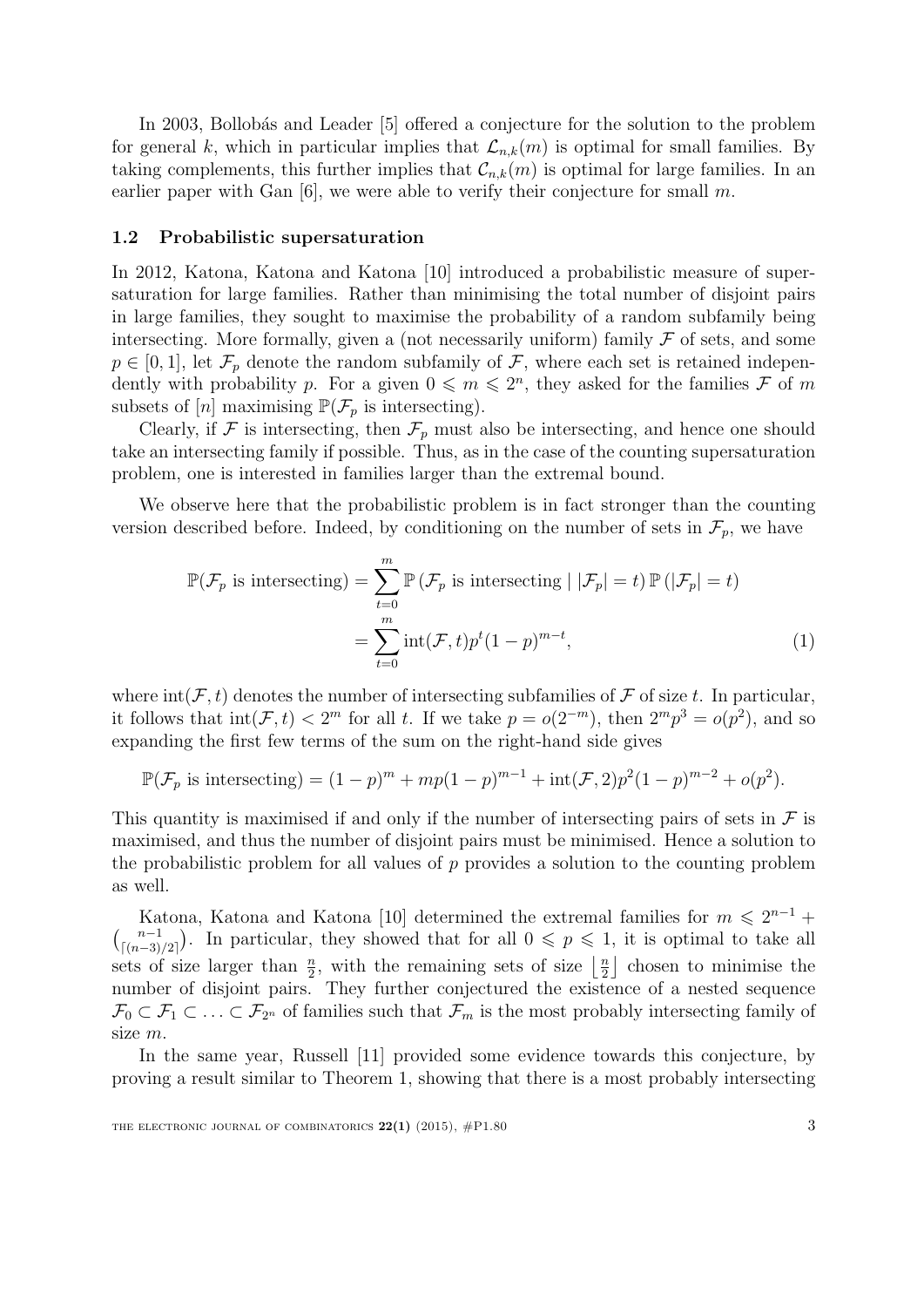family consisting of sets that are as large as possible. However, in a later paper with Walters [12], they used the non-nestedness of the extremal graphs in Theorem 2 to show that the most probably intersecting families are not nested for  $\sum_{i=3}^{n} \binom{n}{i}$  $\binom{n}{i} \leqslant m \leqslant \sum_{i=2}^n \binom{n}{i}$  $\binom{n}{i}$  .

While the above results hold for non-uniform families, much less was known in the uniform setting. By the Erdős-Ko-Rado theorem [7], when  $n \geq 2k$ , the largest k-uniform intersecting family has size  $\binom{n-1}{k-1}$  $_{k-1}^{n-1}$ , a bound attained when we take all sets containing some fixed element. We call such a structure a *star*; note that for  $m \leqslant {n-1 \choose k-1}$  $_{k-1}^{n-1}),\mathcal{L}_{n,k}(m)$  is a star consisting of m sets containing 1.

Hence it follows that for  $m \leqslant {n-1 \choose k-1}$  $\binom{n-1}{k-1}$ ,  $\mathcal{L}_{n,k}(m)$  is an intersecting family, and thus a most probably intersecting family. Once we have  $m > \binom{n-1}{k-1}$  $_{k-1}^{n-1}$ ), we can no longer take an intersecting family. Katona, Katona and Katona showed in [10] that for  $m = \binom{n-1}{k-1}$  $\binom{n-1}{k-1}+1,$ it is optimal to add any set to a full star, and thus  $\mathcal{L}_{n,k}(m)$  is again optimal. By applying i, j-compressions, Russell and Walters [12] were able to show that for any  $m$ , there is a leftcompressed most probably intersecting family, but were unable to show which compressed family is optimal.

#### 1.3 Our results

We apply the shifting arguments developed in [6] to this probabilistic supersaturation for k-uniform set families. In the case  $k = 2$ , we show that the lexicographic order provides the most probably intersecting graphs for all sizes up to  $c\binom{n}{2}$  $n \choose 2$ , with c approximately  $\frac{1}{17}$ .

**Theorem 3.** For n,  $\ell$  and m satisfying  $n \geq 32\ell$  and  $0 \leq m \leq \binom{n}{2}$  $\binom{n}{2} - \binom{n-\ell}{2}$  $\binom{-\ell}{2}$ , the lexicographic graph  $\mathcal{L}_{n,2}(m)$  is the most probably intersecting graph on [n] with m edges.

When  $k \geqslant 3$ , the situation is rather more intricate. The following theorem gives a rough structural description of hypergraphs maximising the number of t-intersecting subhypergraphs. We say a star in F is full if it contains  $\binom{n-1}{k-1}$  $_{k-1}^{n-1}$ ) sets, and *almost full* if it has  $(1-o(1))\binom{n-1}{k-1}$  $_{k-1}^{n-1}$  sets.

**Theorem 4.** Let k,  $\ell$  and  $t \geq 2$  be integers, and suppose  $n \geq n_0(k, \ell)$  and  $\binom{n}{k}$  $\binom{n}{k} - \binom{n-\ell}{k}$  $\binom{-\ell}{k} \leqslant$  $m \leqslant {n \choose k}$  $\binom{n}{k} - \binom{n-\ell-1}{k}$  $\binom{\ell-1}{k}$ . If  ${\mathcal F}$  is a k-uniform set family on  $[n]$  of size  $m$  maximising the number of intersecting subfamilies of size t, then either

- (i)  $\mathcal F$  contains  $\ell$  full stars, or
- (ii) F consists of  $\ell + 1$  almost-full stars.

Using Theorem 4, we are able to determine exactly the most probably intersecting hypergraphs of some particular sizes, as given below.

**Corollary 5.** Let k and  $\ell$  be integers, and suppose  $n \ge n_0(k, \ell)$  and  $\binom{n}{k}$  $\binom{n}{k} - \binom{n-\ell}{k}$  $\binom{-\ell}{k} \leqslant m \leqslant$  $\binom{n}{k}$  $\binom{n}{k} - \binom{n-\ell}{k}$  $\binom{-\ell}{k} + n - \ell - k + 1$ . For this range of parameters,  $\mathcal{L}_{n,k}(m)$  is the most probably intersecting  $k$ -uniform hypergraph on  $[n]$  with m sets.

THE ELECTRONIC JOURNAL OF COMBINATORICS  $22(1)$  (2015),  $\#P1.80$  4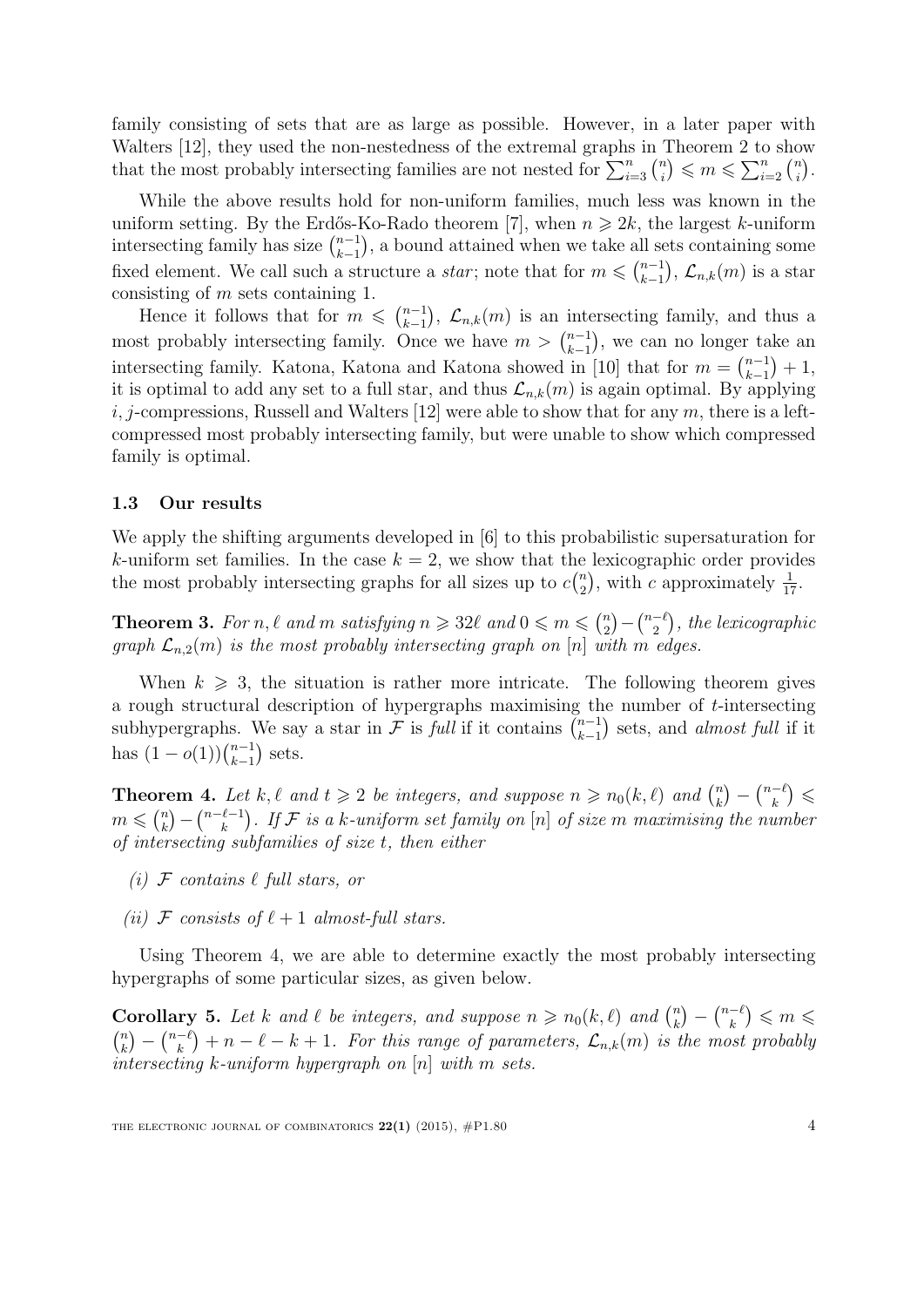We note that for both graphs and hypergraphs we actually prove something stronger, showing  $\mathcal{L}_{n,k}(m)$  simultaneously maximises the number of intersecting subfamilies of size t for all  $t$ , as stated in Propositions 1 and 3. In particular, this implies the most probably intersecting families in these ranges do not depend on the underlying probability p. Our proofs also extend to show the most probably intersecting hypergraphs are essentially unique.

#### 1.4 Outline and notation

The remainder of this paper is organised as follows. In Section 2, we study the most probably intersecting graphs, proving Theorem 3. In Section 3, we extend these methods to hypergraphs, and prove Theorem 4. Finally, in Section 4, we provide some concluding remarks and open questions.

Our notation is fairly standard. We denote by  $[n]$  the first n positive integers, and for any set X, we write  $\binom{X}{k}$  for the subsets of X of size k.  $\mathcal{L}_{n,k}(m)$  represents the first m sets in  $\binom{[n]}{k}$  $\binom{n}{k}$  in the lexicographic order, while  $\mathcal{C}_{n,k}(m)$  is the corresponding initial segment of the colexicographic order; see the paragraph preceding Theorem 2 for a description of these orders.

If F is a k-uniform family of subsets of  $[n]$ , then for any vertex  $i \in [n]$ , we write  $d_i$  for its degree; that is, the number of sets containing i. A subset  $X \subset [n]$  of elements covers F if for every set  $F \in \mathcal{F}$ , we have  $F \cap X \neq \emptyset$ . We let  $\text{int}(\mathcal{F}, t)$  denote the number of intersecting subfamilies of  $\mathcal F$  of size t. We say that an intersecting family  $\mathcal G$  is trivially *intersecting* if  $\cap_{G\in\mathcal{G}}G\neq\emptyset$ , and we call such a family a *star* with centre  $\cap_{G\in\mathcal{G}}G$ .

## 2 Intersecting graphs

In this section we prove Theorem 3, thus showing the initial segment of the lexicographic order is the most probably intersecting graph when the graphs in question are not too dense. We recall the statement below.

**Theorem 3.** For n,  $\ell$  and m satisfying  $n \geq 32\ell$  and  $0 \leq m \leq \binom{n}{2}$  $\binom{n}{2} - \binom{n-\ell}{2}$  $\binom{-\ell}{2}$ , the lexicographic graph  $\mathcal{L}_{n,2}(m)$  is the most probably intersecting graph on [n] with m edges.

In order to prove this theorem, we use (1) to convert the problem into one of counting intersecting subgraphs of a given size. At the heart of the proof, therefore, is the following proposition, which shows that in this range of densities,  $\mathcal{L}_{n,2}(m)$  maximises the number of intersecting subgraphs of size  $t$  for any  $t$ . Proposition 1 can be viewed as an extension of Theorem 2 to larger intersecting subgraphs.

**Proposition 1.** Suppose  $t \geq 0$ , and n and  $\ell$  satisfy  $n \geq 2^{2+6/(t-1)}\ell$ . Then, for any  $0 \leqslant m \leqslant {n \choose 2}$  $\binom{n}{2} - \binom{n-\ell}{2}$  $\mathcal{L}_{2}^{-\ell}$ ), the lexicographic graph  $\mathcal{L}_{n,2}(m)$  maximises  $\mathrm{int}(G,t)$  over all graphs  $G$  on  $[n]$  with  $m$  edges.

Note that in the case of graphs, there are only two possible intersecting structures: the star and, when  $t = 3$ , the triangle. We will show that there are relatively few triangles,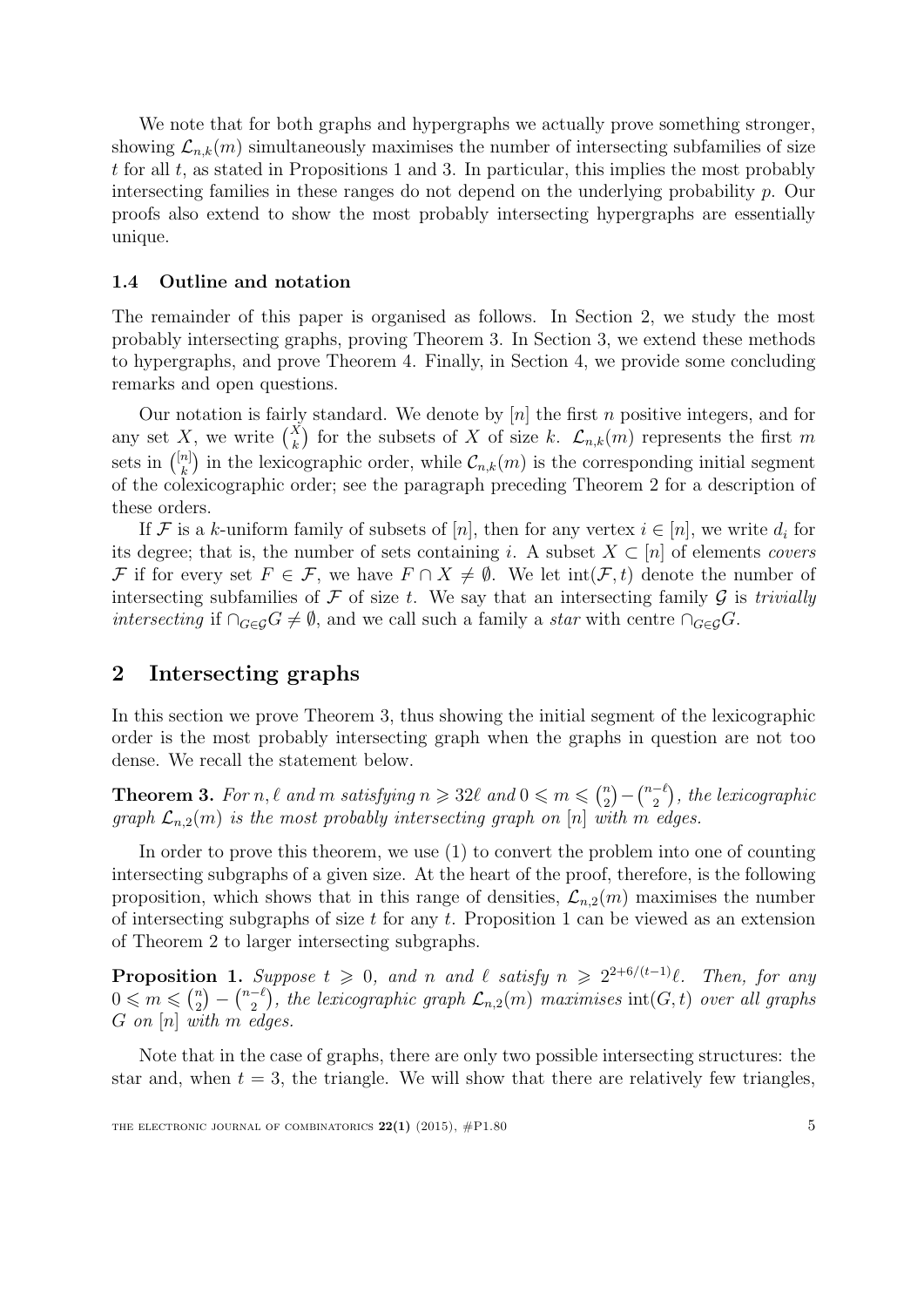and hence the number of intersecting subgraphs is essentially determined by the number of stars. By considering the central vertex of a star, we find that, for  $t \geq 2$ , the number of stars in a graph G is given by  $\sum_{i \in V(G)} \binom{d_i}{t}$  $t_t^{d_i}$ ). As it is cleaner to first count only the stars, we separate this (main) case into the following proposition.

**Proposition 2.** Suppose  $t \geq 0$ , and n and  $\ell$  satisfy  $n \geq 2^{2+6/(t-1)}\ell$ . Then, for any  $0 \leqslant m \leqslant {n \choose 2}$  $\binom{n}{2} - \binom{n-\ell}{2}$  $\binom{-\ell}{2},$  the lexicographic graph  $\mathcal{L}_{n,2}(m)$  maximises  $f(G,t)=\sum_i\binom{d_i}{t}$  $\binom{d_i}{t}$  over all graphs  $G$  on  $[n]$  with  $m$  edges.

We now begin by showing how Theorem 3 follows easily from Proposition 1.

*Proof of Theorem 3.* We wish to find a graph G on  $[n]$  with m edges that maximises  $\mathbb{P}(G_p \text{ is intersecting}).$  Recall Equation (1):

$$
\mathbb{P}(G_p \text{ is intersecting}) = \sum_{t=0}^{m} \text{int}(G, t) p^t (1-p)^{m-t}.
$$

By Theorem 2 for  $t = 2$  and Proposition 1 otherwise, among all graphs on [n] with m edges, int(G, t) is maximised by  $\mathcal{L}_{n,2}(m)$  for all  $t \geq 0$ . Thus we have

$$
\mathbb{P}(G_p \text{ is intersecting}) = \sum_{t=0}^{m} \text{int}(G, t)p^t (1-p)^{m-t}
$$
  

$$
\leqslant \sum_{t=0}^{m} \text{int}(\mathcal{L}_{n,2}(m), t)p^t (1-p)^{m-t}
$$
  

$$
= \mathbb{P}(\mathcal{L}_{n,2}(m)_p \text{ is intersecting}),
$$

and so  $\mathcal{L}_{n,2}(m)$  is the most probably intersecting graph, as claimed.

In the remainder of this section, we seek to prove Proposition 1. We begin by dealing with the cleaner case of counting stars, namely Proposition 2.

*Proof of Proposition 2.* Our proof is by induction on  $m + t$ . Note that when  $t = 0$ , the statement is obvious, and for  $t = 1$ ,  $f(G, 1) = \sum_i \binom{d_i}{1}$  $\binom{d_i}{1} = \sum_i d_i = 2m$ , and is thus maximised by  $\mathcal{L}_{n,2}(m)$  and, indeed, by any other graph with m edges.

For the case  $t = 2$ , note that since  $\ell \leq 2^{-2-6/(t-1)}n \leq \frac{1}{4}$  $\frac{1}{4}n$ , we have at most  $\binom{n}{2}$  $\binom{n}{2} - \binom{3n/4}{2}$  $\binom{n/4}{2}$  < 1  $\frac{1}{2}$  $\binom{n}{2}$  $\binom{n}{2} - \frac{1}{2}$  $\frac{1}{2}n$  edges. Hence, by Theorem 2, it is known that  $\mathcal{L}_{n,2}(m)$  maximises the number of intersecting pairs of edges, which is precisely the quantity  $f(G, 2)$ .

Moreover, when  $m \leq n - 1$ , it is easy to see that  $\mathcal{L}_{n,2}(m)$  is again optimal. Indeed,  $f(G, t) = \sum_i \binom{d_i}{t}$  $t_t^{l_i}$  counts the number of t-edge stars in G. For  $m \leqslant n-1$ ,  $\mathcal{L}_{n,2}(m)$  is itself a star, and thus all subgraphs of t edges are stars. Clearly,  $f(\mathcal{L}_{n,2}(m), t) = \binom{m}{t}$  is optimal.

Hence we may assume  $t \geq 3$  and  $m \geq n$ . Suppose first that G is an extremal graph containing a full star; without loss of generality, we may assume it has all edges containing the vertex n. Let G be the induced subgraph of G on the vertices  $[n-1]$ . Note that for

 $\Box$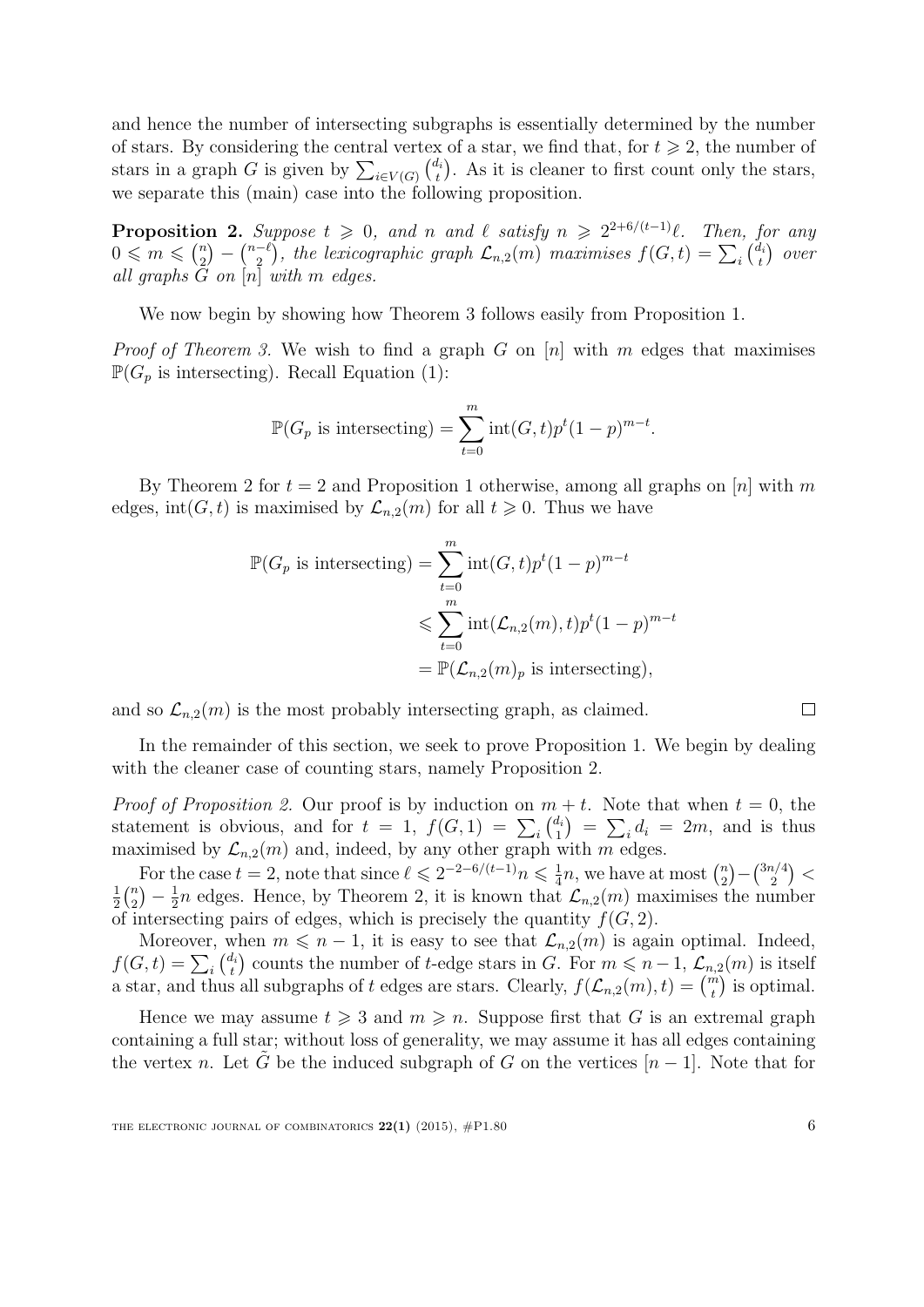all  $1 \leq i \leq n-1$ , the degrees in  $\tilde{G}$  are given by  $\tilde{d}_i = d_i - 1$ , as we lose the edge to n. Thus we have

$$
f(G,t) = \sum_{i} {d_i \choose t} = \sum_{i=1}^{n-1} {(\tilde{d}_i + 1) \choose t} + {n-1 \choose t}
$$
  
= 
$$
\sum_{i=1}^{n-1} ((\tilde{d}_i) + (\tilde{d}_i) + {n-1 \choose t} + {n-1 \choose t} = f(\tilde{G},t) + f(\tilde{G},t-1) + {n-1 \choose t}.
$$

By the induction hypothesis, both  $f(\tilde{G}, t)$  and  $f(\tilde{G}, t - 1)$  are maximised by  $\tilde{G} =$  $\mathcal{L}_{n-1,2}(m-(n-1))$ . Adding to this the full star with centre n, we obtain  $\mathcal{L}_{n,2}(m)$ , thus proving its optimality.

Now suppose G is an extremal graph with the largest possible maximum degree  $\Delta$ , and that  $\Delta \leq n-2$ . This means for any edge e and vertex i, we can replace e by an edge containing  $i$ . This shifting operation, coupled with the assumption of optimality, will allow us to determine the structure of G, and eventually derive a contradiction.

To begin with, we establish a lower bound for  $f(G, t)$ . Let  $1 \leq r \leq \ell - 1$  be such that  $\binom{n}{2}$  $\binom{n}{2} - \binom{n-r}{2}$  $\binom{-r}{2} < m \leqslant \binom{n}{2}$  $\binom{n}{2} - \binom{n-r-1}{2}$  $\binom{r-1}{2}$ . In this range,  $\mathcal{L}_{n,2}(m)$  consists of r full stars and a partial star. Thus if G is extremal, we must have  $f(G,t) \geq f(\mathcal{L}_{n,2}(m),t) \geq r{n-1 \choose t}$  $\binom{-1}{t} + (n-r)\binom{r}{t}$  $\binom{r}{t}$  >  $r\binom{n-1}{t}$  $\binom{-1}{t}$ .

We shall now double-count to deduce the existence of a high-degree vertex. Since every star we count in  $f(G, t)$  contains t edges, and the number of stars an edge is in is determined by the degrees of its endpoints, we have

$$
tf(G,t) = \sum_{e=\{i,j\}\in E(G)} \left( \binom{d_i-1}{t-1} + \binom{d_j-1}{t-1} \right) \leq 2m \binom{\Delta-1}{t-1},
$$

where  $\Delta$  is the maximum degree in G. Applying the previous lower bound on  $f(G, t)$  gives  $\binom{\Delta-1}{t-1}$  ≥  $\frac{rt}{2n}$  $\frac{rt}{2m}\binom{n-1}{t}$  $\binom{-1}{t} = \frac{r(n-1)}{2m}$  $\frac{n-1)}{2m}\binom{n-2}{t-1}$  $_{t-1}^{n-2}) > \frac{1}{4}$  $rac{1}{4} \binom{n-2}{t-1}$  $\binom{n-2}{t-1}$ , since  $m < (r+1)(n-1)$ . Since  $\binom{\alpha p}{q}$  $\binom{xp}{q} \leqslant \alpha^q \binom{p}{q}$  $\binom{p}{q}$ for  $0 \le \alpha \le 1$  (see Lemma 2), it follows that  $\Delta > 4^{-1/(t-1)}(n-2) + 1 \ge 4^{-1/(t-1)}n - 1$ . Without loss of generality, suppose 1 is a vertex of maximum degree.

Consider any edge  $e = \{i, j\} \in E(G)$ , and suppose without loss of generality  $d_i \geq d_j$ . The edge e is in  $\binom{d_i-1}{t-1}$  $\binom{d_i-1}{t-1} + \binom{d_j-1}{t-1}$  $\binom{d_i-1}{t-1} \leq 2\binom{d_i-1}{t-1}$  $t_{t-1}^{t_i-1}$  stars of size t. On the other hand, if we replace e with an edge containing 1, we would create at least  $\begin{pmatrix} \Delta \\ t-1 \end{pmatrix}$  new stars. Hence, by the extremality of G, we must have  $2\binom{d_i-1}{t-1}$  $t_{t-1}^{l_i-1}$   $\geqslant$   $\binom{\Delta}{t-1}$ , so  $d_i - 1 \geqslant 2^{-1/(t-1)}\Delta \geqslant 2^{-3/(t-1)}n - 1$ .

This implies that  $X = \{x \in [n] : d_x \geq 2^{-3/(t-1)}n\}$  forms a vertex cover of G. This cover cannot be too large, as we have the bound

$$
2(r+1)(n-1) > 2m = \sum_{i} d_i \geqslant \sum_{x \in X} d_x \geqslant 2^{-3/(t-1)}n |X|,
$$

and so  $s = |X| < 2^{1+3/(t-1)}(r+1)$ .

THE ELECTRONIC JOURNAL OF COMBINATORICS  $22(1)$  (2015),  $\#P1.80$  7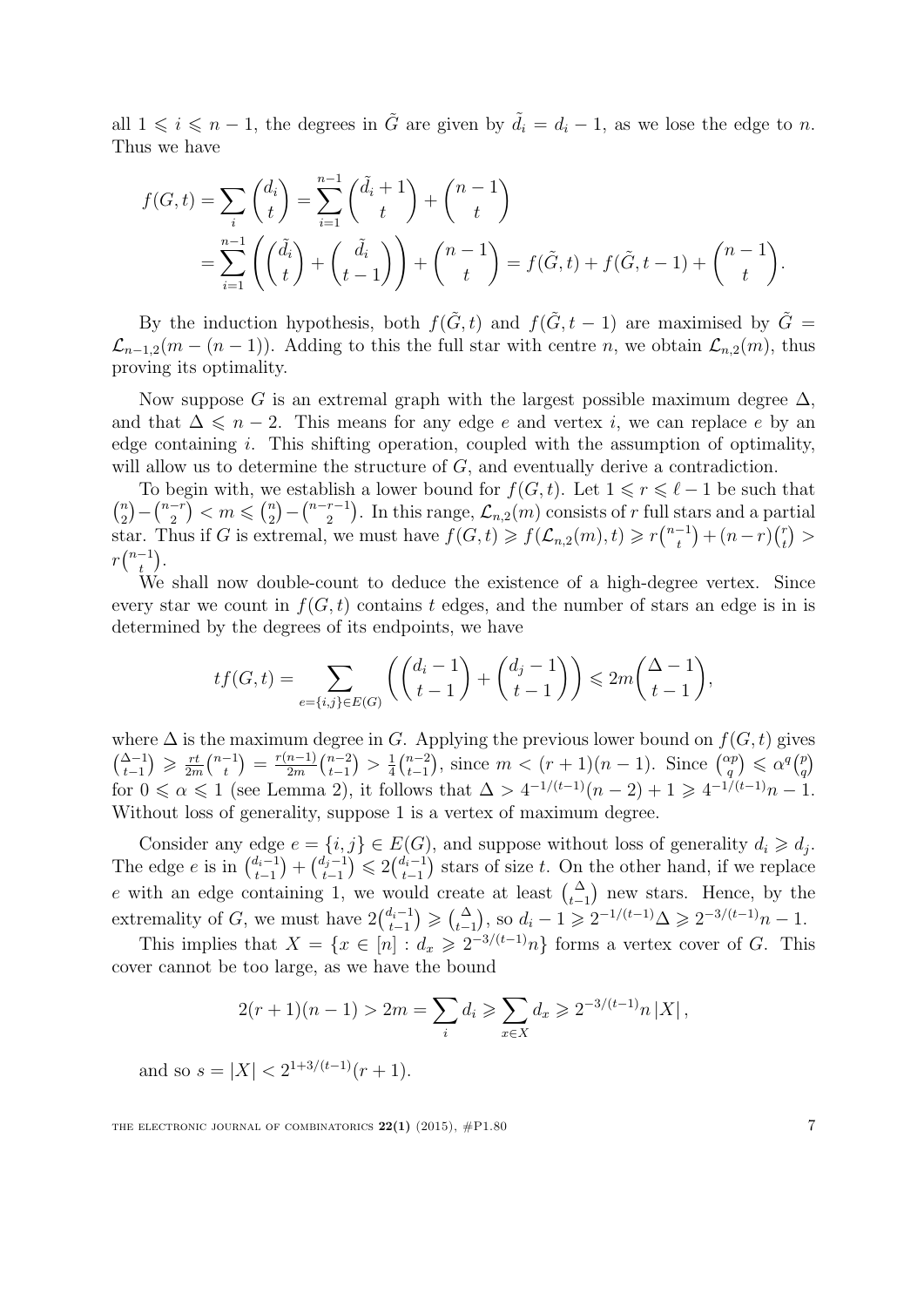Moreover, let j be any vertex not adjacent to 1. We claim that j must in fact be isolated. Suppose to the contrary there were some vertex  $i \neq 1$  with the edge  $\{i, j\} \in$  $E(G)$ . This edge is contained in  $\binom{d_i-1}{t-1}$  $\binom{d_i-1}{t-1} + \binom{d_j-1}{t-1}$  $(t_{t-1}^{i_j-1})$  stars of t edges. If we were to replace  $\{i, j\}$ with the edge  $\{1, j\}$ , we would create  $\binom{\Delta}{t-1} + \binom{d_j-1}{t-1}$  $\binom{d_i-1}{t-1} > \binom{d_i-1}{t-1}$  $\binom{d_i-1}{t-1} + \binom{d_j-1}{t-1}$  $_{t-1}^{t_j-1}$ ) stars, contradicting the optimality of G.

Thus it follows that all the edges of G are supported on the  $\Delta + 1$  vertices in the closed neighbourhood of 1, and that G has a cover X of size  $s < 2^{1+3/(t-1)}(r+1)$  vertices, all of which have degree at least  $2^{-3/(t-1)}n$ . Note that the vertices outside the cover have degree at most  $s$ , as they can only be adjacent to vertices in  $X$ .

To complete the argument, we shall show by shifting some edges that a graph with isolated vertices cannot be optimal. Without loss of generality, let  $X = [s]$  be the cover mentioned above, and further assume that  $v$  has the lowest degree in  $X$ . Note that  $v$  has at least  $2^{-3/(t-1)}n - (s-1) \geq s-1$  neighbours outside X, since  $s < 2^{1+3/(t-1)}(r+1)$ . Let G' be the graph obtained from G by removing  $s-1$  edges from v to neighbours  $N \subset X^c$ , and replacing them with  $s-1$  edges from a previously isolated vertex w to the other  $s-1$ vertices in X. Note that these vertices all have degree at least  $d_v$ .

Comparing degrees in G' to those in G, we find that the  $s-1$  vertices in  $X \setminus \{v\}$  have degree one larger, the degree of v has decreased by  $s-1$ , the degrees of the  $s-1$  vertices in N, which were previously at most s, have decreased by 1, and w now has degree  $s - 1$ . The change in the number of intersecting subgraphs is thus

$$
f(G',t) - f(G,t) = \sum_{i} {d'_{i} \choose t} - \sum_{i} {d_{i} \choose t}
$$
  
\n
$$
= \sum_{i \in X \setminus \{v\}} \left( {d_{i} + 1 \choose t} - {d_{i} \choose t} \right) + \sum_{i \in N} \left( {d_{i} - 1 \choose t} - {d_{i} \choose t} \right) + {d'_{w} \choose t}
$$
  
\n
$$
+ \left( {d_{v} - s + 1 \choose t} - {d_{v} \choose t} \right)
$$
  
\n
$$
= \sum_{i \in X \setminus \{v\}} \left( {d_{i} \choose t-1} - \sum_{j=1}^{s-1} \left( {d_{v} - j + 1 \choose t} - {d_{v} - j \choose t} \right) - \sum_{i \in N} {d_{i} - 1 \choose t-1} + {s-1 \choose t}
$$
  
\n
$$
\geq \sum_{i \in X \setminus \{v\}} \left( {d_{v} \choose t-1} - \sum_{j=1}^{s-1} {d_{v} - j \choose t-1} - (s-1){s-1 \choose t-1}
$$
  
\n
$$
= \sum_{j=1}^{s-1} \left( {d_{v} \choose t-1} - {d_{v} - j \choose t-1} \right) - (s-1){s-1 \choose t-1}
$$
  
\n
$$
\geq \sum_{j=1}^{s-1} j {d_{v} - j \choose t-2} - (s-1){s-1 \choose t-1}
$$
  
\n
$$
\geq \sum_{j=1}^{s-1} j {d_{v} - s + 1 \choose t-2} - (s-1){s-1 \choose t-1} = {s \choose 2} {d_{v} - s + 1 \choose t-2} - (s-1){s-1 \choose t-1}
$$
  
\n(2)

THE ELECTRONIC JOURNAL OF COMBINATORICS  $22(1)$  (2015),  $\#P1.80$  8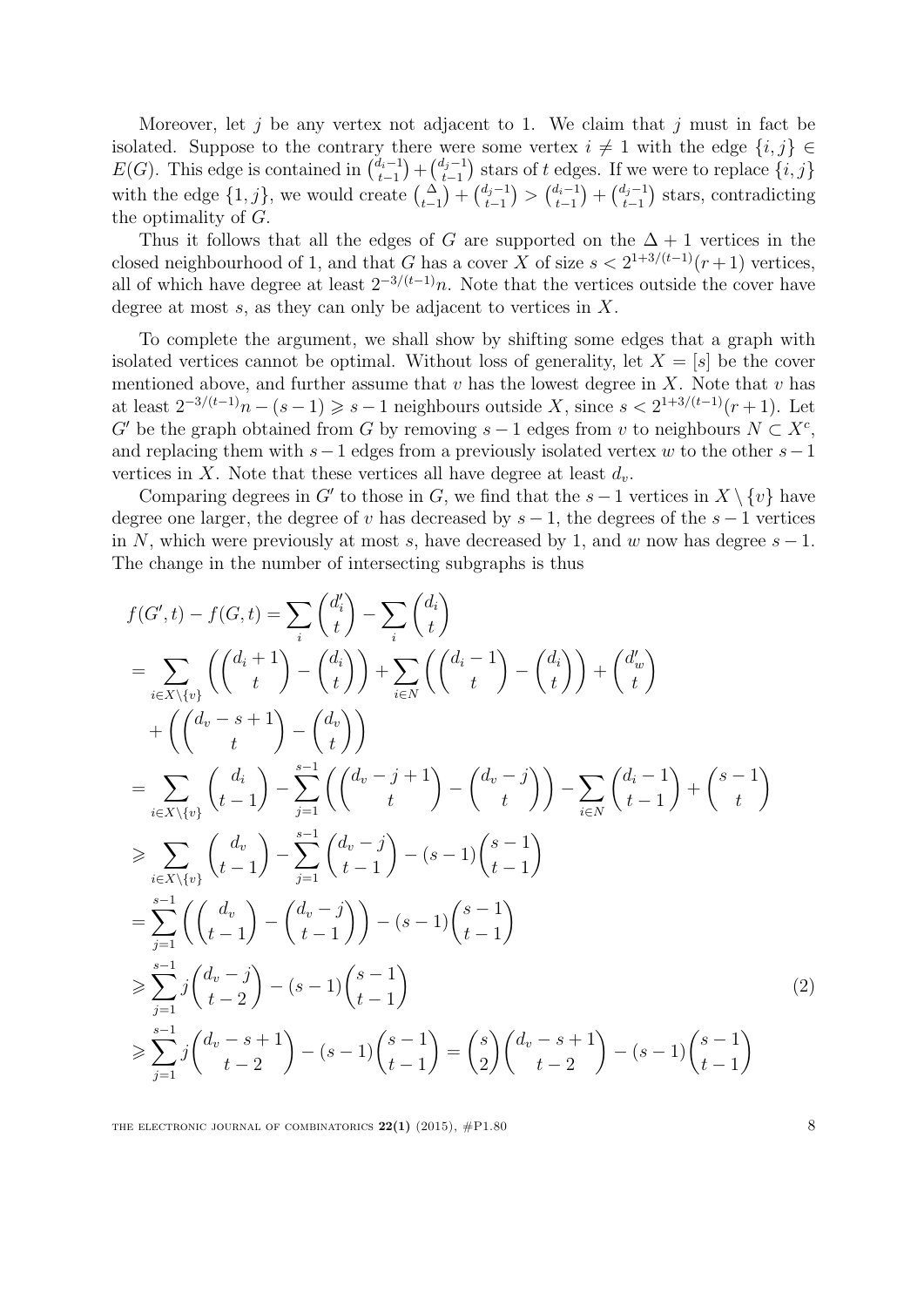$$
\geq {s \choose 2} {s+1 \choose t-2} - (s-1){s-1 \choose t-1} \quad \text{[since } d_v \geq 2^{-3/(t-1)}n \geq 2^{2+3/(t-1)}(r+1) > 2s\text{]}
$$
\n
$$
= {s \choose 2} {s+1 \choose t-2} - \frac{(s-1)^2}{t-1} {s-2 \choose t-2} \geq {s \choose 2} \left( {s+1 \choose t-2} - {s-2 \choose t-2} \right) \geq 0,
$$

since  $t \geqslant 3$ . Hence, by shifting edges, we can increase the maximum degree of G without decreasing the objective function. This contradicts the assumption that G was optimal with the largest maximum degree.  $\Box$ 

Finally, we show how to deduce the general case of Proposition 1 from this result. This requires only minor modifications of the above proof, which we highlight below.

*Proof of Proposition 1.* Note that  $f(G, t)$  counts precisely the number of stars of t edges in the graph G (except when  $t = 0$ , when the empty graph is counted n times, and  $t = 1$ , in which case the single edges are counted twice). When  $t \neq 3$ , these stars are the only intersecting graphs of t edges, and thus Proposition 1 follows directly from Proposition 2.

When  $t = 3$ , we must augment the proof of Proposition 2 to also account for the triangles in the graph. However, the number of possible triangles is a lower order term that can be taken care of by slightly altering the argument.

We begin by observing that the base case of the inductive argument still holds. The proposition holds for  $m \leq n-1$ , as every 3-edge subgraph of  $\mathcal{L}_{n,2}(m)$  is intersecting, which is clearly the best possible. Moreover, suppose  $G$  contains a full star, and let  $G'$  denote the subgraph with the full star removed. Then each edge in  $G'$  induces one triangle with edges from the full star. Thus we can again write the number of intersecting subgraphs of 3 edges as a constant term, independent of the structure of  $G'$ , plus the corresponding terms from  $G'$ , and can then apply the inductive hypothesis.

We next need a lower bound on the maximum degree  $\Delta$ . Note that an edge  $\{i, j\}$  can be involved in at most min $\{d_i - 1, d_j - 1\}$  triangles, and thus in at most  $\binom{d_i-1}{2}$  $\binom{(-1)}{2} + \binom{d_j-1}{2}$  $\binom{-1}{2} +$  $\min\{d_i-1, d_j-1\}$  intersecting subgraphs of three edges in total. Hence we have

$$
3\mathrm{int}(G,3) \leqslant \sum_{\{i,j\} \in E(G)} \left( \binom{d_i-1}{2} + \binom{d_j-1}{2} + \min\{d_i-1,d_j-1\} \right) \leqslant 2m \left( \binom{\Delta-1}{2} + \Delta - 1 \right) = 2m \binom{\Delta}{2}.
$$

On the other hand, we have  $\text{int}(G,3) \geq \text{int}(\mathcal{L}_{n,2}(m)) \geqslant r\binom{n-1}{3}$  $\binom{-1}{3}$ . From these inequalities, we can deduce  $\Delta(\Delta - 1) \geq \frac{1}{4}$  $\frac{1}{4}(n-2)(n-3)$ . Again, assume that 1 is a vertex of maximum degree.

Now if we have the edge  $e = \{i, j\}$  with  $d_i \geq d_j$ , then e is contained in at most  $\binom{d_i-1}{2}$  $\binom{-1}{2} + \binom{d_j-1}{2}$  $\binom{-1}{2} + d_j - 1 \leqslant \binom{d_i - 1}{2}$  $\binom{-1}{2} + \binom{d_j}{2}$  $\binom{\tilde{d}_j}{2} \leqslant \binom{d_i-1}{2}$  $\binom{-1}{2}+\binom{d_i}{2}$  $\binom{d_i}{2}$  intersecting families of three edges. Since replacing e with an edge containing 1 would create at least  $\binom{\Delta}{2}$  new stars of three edges, we must have  $\binom{d_i-1}{2} + \binom{d_i}{3} > \binom{\Delta}{2}$ , which, given our above  $\binom{-1}{2}$  +  $\binom{d_i}{2}$  $\binom{d_i}{2}$  >  $\binom{\Delta}{2}$ , which, given our above bound on  $\Delta$ , shows  $X = \{i : d_i \geqslant \frac{1}{2\sqrt{d_i}}\}$  $\frac{1}{2\sqrt{2}}n$  is a cover for G. In fact, these shifting arguments also show that X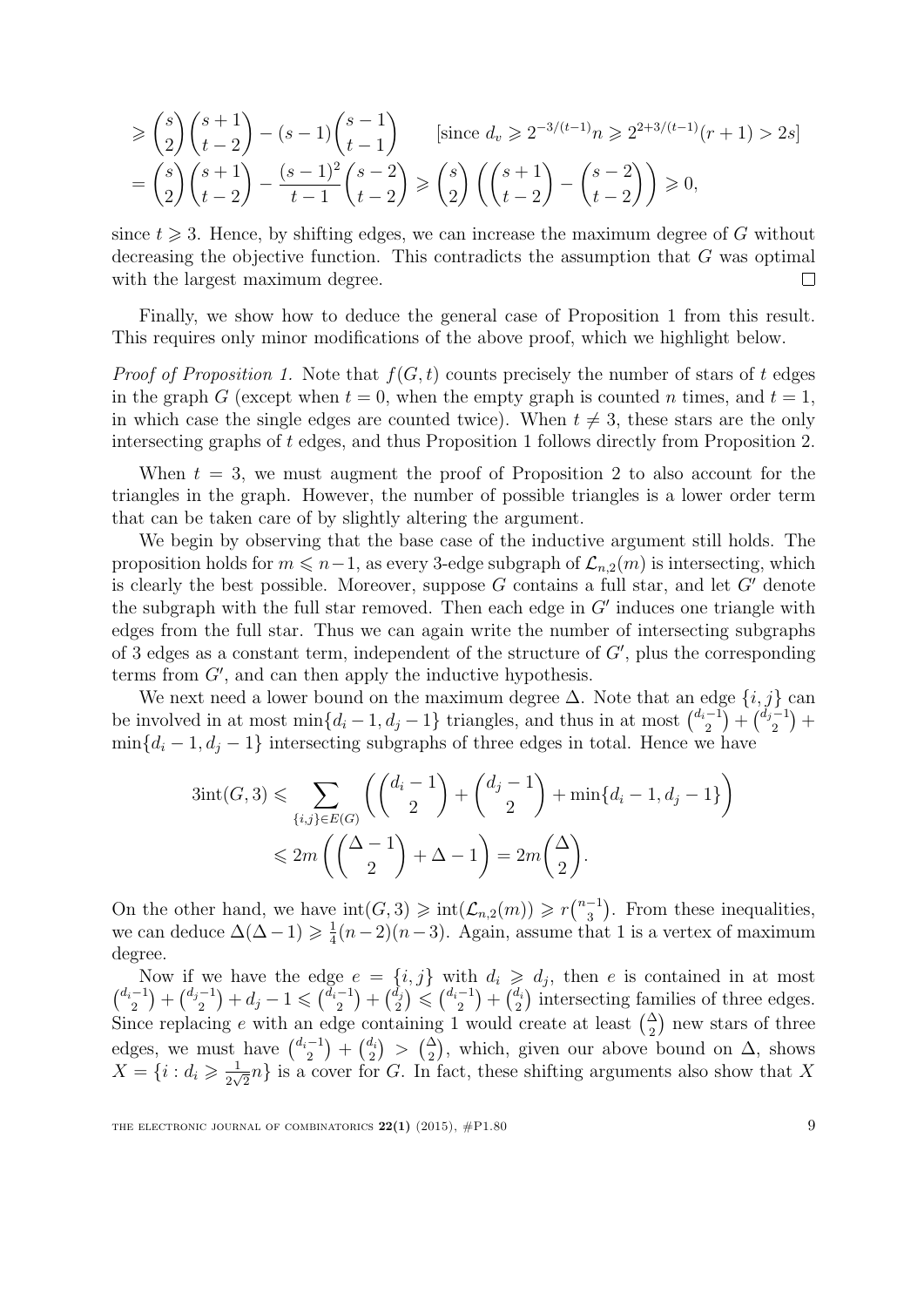must be a clique. As before, we can also show that if v is not adjacent to 1, then v must in fact be an isolated vertex.

To complete the argument, we show that graphs with isolated vertices cannot be optimal by shifting  $s - 1$  edges to an isolated vertex, where  $|X| = s \geq 2$ . In the proof of Proposition 2, we saw that such a shift results in a gain of at least  $\binom{s}{2}$  $\binom{s}{2}\left(\binom{s+1}{t-2} - \binom{s-2}{t-2}\right)$  $_{t-2}^{s-2})$ ) =  $3\binom{s}{2}$ <sup>2</sup>/<sub>2</sub>) stars of three edges. On the other hand, as  $V(G) \setminus X$  is an independent set, we lose at most  $(s-1)^2$  triangles, since every edge removed can only form a triangle with another vertex from X. However, by adding  $s-1$  edges from a clique to a new vertex, we  $_2^s$ ) triangles. For  $s \geqslant 3$ create  $\binom{s-1}{2}$  $\binom{-1}{2}$  new triangles. Hence we incur a net loss of at most  $\binom{s}{2}$ we have  $3\binom{s-1}{2}$  $\binom{-1}{2} \geqslant \binom{s}{2}$  $_{2}^{s}$ ), and so shifting the edges increases the maximum degree without decreasing  $int(G, 3)$ , contradicting our choice of G. If  $s = 2$ , then we are shifting one edge from the vertex of second-highest degree, say 2, to the vertex of maximum degree. By performing the preceding calculations more carefully, we find that we gain at least  $d_2 - 2 > 0$  intersecting subgraphs of three edges, again contradicting the optimality of G.  $\Box$ 

This completes the proof of Theorem 3, showing that the initial segment of the lexicographic order is the most probably intersecting graph up to moderate densities. Note that, as in all previously obtained results in [10] and [12], these graphs actually simultaneously maximise the number of intersecting subgraphs of all sizes, and hence the most probably intersecting graphs do not depend on  $p$ . This phenomenon fails to hold for denser graphs, but we defer this discussion until Section 4.

We conclude with some remarks on the uniqueness of the extremal graphs. To have equality, we must in particular have equality in (2), namely that  $\int_{t-}^{d_v}$  $\binom{d_v}{t-1} - \binom{d_v-j}{t-1}$  $\binom{d_v-j}{t-1} = j \binom{d_v-j}{t-1}$  $\binom{t_v-j}{t-1}$ for all  $1 \leq j \leq s - 1$ . There are only three possible cases:  $t \leq 2$ ,  $t \geq d_v + 2$  or  $s = 2$ . In the first case, if  $t = 0$  or  $t = 1$  it is trivial that there is no uniqueness, as any graph with m edges will be extremal. When  $t = 2$ , this reduces to the question of uniqueness in Theorem 2. In this case, the extremal graphs are completely characterised by Abrego et al [1], where it is shown that they are closely related to  $\mathcal{L}_{n,2}(m)$ .

If  $s = 2$  and  $t \leq d_v$ , it is easy to see that shifting an edge to the vertex of highest degree increases the number of intersecting subgraphs. For  $t \geq d_v$  (and  $t \leq \binom{n-1}{k-1}$ )  $_{k-1}^{n-1}$ ), the edges meeting the cover  $X$  only at  $v$  are not contained in any intersecting subgraphs of size t, and hence we may remove them to complete a star and increase the number of intersecting subgraphs. Thus in these cases it follows that the extremal graph must contain r full stars, and  $\mathcal{L}_{n,2}(m)$  is uniquely extremal if the number of additional edges is at least  $t - r$ .

## 3 Intersecting hypergraphs

We now seek to extend these results to the hypergraph setting and prove Theorem 4, restated below.

**Theorem 4.** Let k,  $\ell$  and  $t \geq 2$  be integers, and suppose  $n \geq n_0(k, \ell)$  and  $\binom{n}{k}$  $\binom{n}{k} - \binom{n-\ell}{k}$  $\binom{-\ell}{k} \leqslant$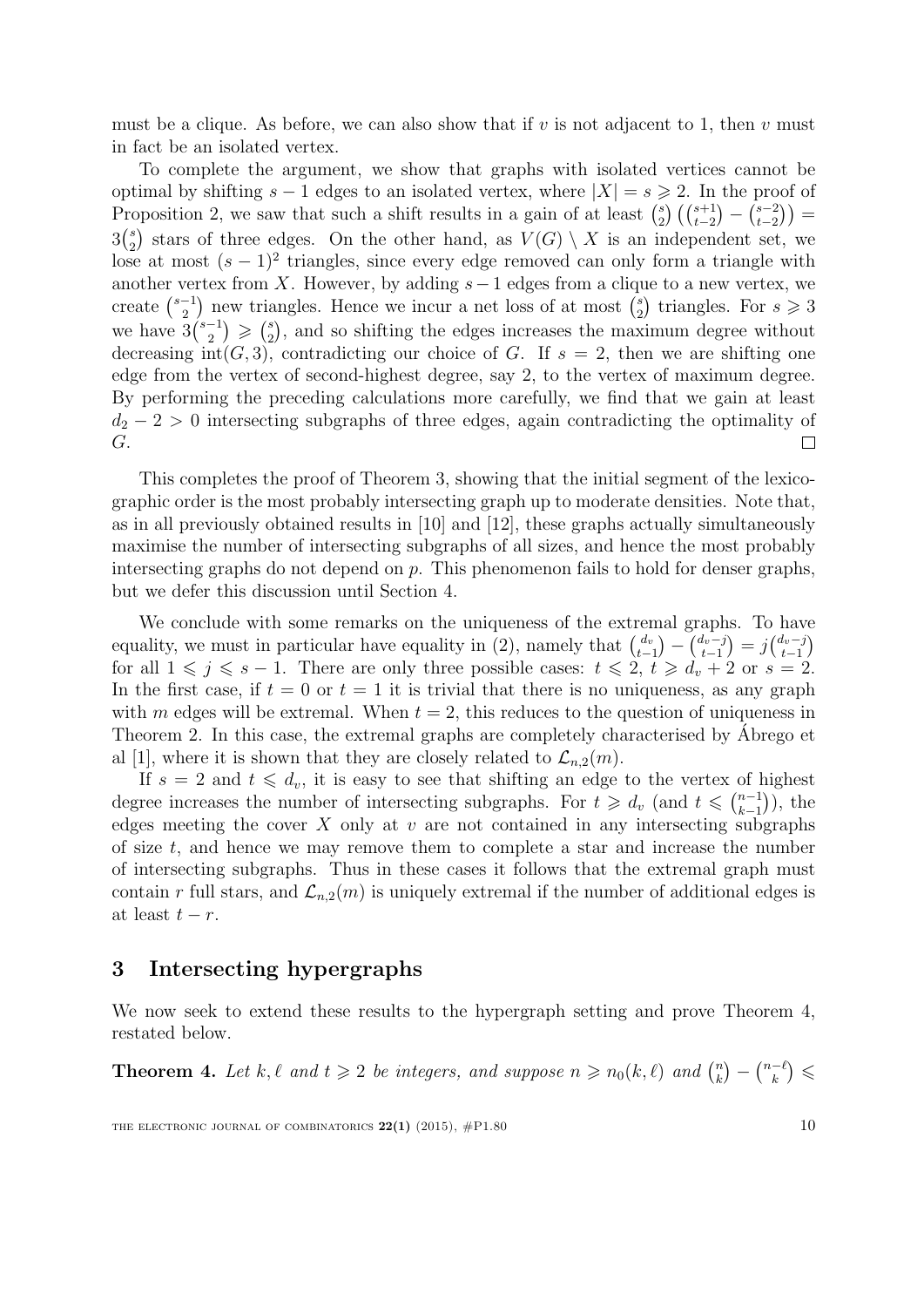$m \leqslant {n \choose k}$  $\binom{n}{k} - \binom{n-\ell-1}{k}$  $\binom{\ell-1}{k}$ . If  ${\mathcal F}$  is a k-uniform set family on  $[n]$  of size  $m$  maximising the number of intersecting subfamilies of size  $t$ , then either

- (i)  $\mathcal F$  contains  $\ell$  full stars, or
- (ii) F consists of  $\ell + 1$  almost-full stars.

In contrast to the graph case, there is a rich variety of non-isomorphic intersecting structures we shall have to account for. We call intersecting families that are not stars non-trivially intersecting. Despite the wide range of non-trivially intersecting families, these are very small families when  $k = o(\sqrt{n})$ , as the Hilton-Milner theorem [9] shows that the largest non-trivially intersecting family has size  $\binom{n-1}{k-1}$  $\binom{n-1}{k-1} - \binom{n-k-1}{k-1}$  $\binom{-k-1}{k-1}+1 = o\left(\binom{n-1}{k-1}\right).$  It remains the case that most intersecting subfamilies are stars, as we show in the following lemma.

**Lemma 1.** For  $F \in \mathcal{F}$ , the number of non-trivially intersecting families of size t in  ${\cal F}$  containing  $F$  is  $O\left(n^{-t/4k} \binom{\binom{n-1}{k-1}}{t-1}\right)$ , and the total number of such families in  ${\cal F}$  is  $O\left(n^{-t/4k}\binom{\binom{n-1}{k-1}}{t}\right)$  .

While the bounds required on  $n$  can be explicitly calculated, we have chosen to simplify the presentation through the use of asymptotic notation, where we fix k and  $\ell$  and let n tend to infinity. Note, however, that we make no assumption on the relative magnitudes of *n* and *t*; *t* may be as large as  $\binom{n-1}{k-1}$  $_{k-1}^{n-1}$ ).

The proof of Lemma 1 is slightly technical, and so we defer it until the end of this section. However, throughout this section we shall require some estimates on binomial coefficients, which we collect below.

**Lemma 2.** Suppose we have integers  $0 \le a \le b \le c$  and  $0 \le M \le S$ . Then

 $(i)$   $\binom{b}{r}$  $\binom{b}{r} \leqslant \left(\frac{b}{c}\right)$  $\left(\frac{b}{c}\right)^r\left(\frac{c}{r}\right)$  $\binom{c}{r}$ 

(ii) for 
$$
r \ge 1
$$
, if  $\sum_i n_i = S$  and  $0 \le n_i \le M$  for all *i*, then  $\sum_i {n_i \choose r} \le \frac{S}{M} {M \choose r}$ , and

(*iii*) for  $r \ge 2$ ,  $\left[ \binom{b-a}{r} + \binom{c+a}{r} \right]$  $\left[\begin{smallmatrix} +a \ r \end{smallmatrix}\right] - \left[\begin{smallmatrix} b \ r \end{smallmatrix}\right] + \left[\begin{smallmatrix} c \ r \end{smallmatrix}\right]$  $\binom{c}{r}$   $\geqslant$   $\left(1 - \frac{b-a}{c}\right)$  $\frac{(-a)}{c}$   $\frac{ar}{c-r+1}$   $\binom{c}{r}$  $\binom{c}{r}$  .

Proof of Lemma 2. (i) By definition, we have

$$
\binom{b}{r} = \frac{1}{r!} \prod_{j=0}^{r-1} (b-j) \leq \frac{1}{r!} \prod_{j=0}^{r-1} \frac{b}{c} (c-j) = \left(\frac{b}{c}\right)^r \binom{c}{r}.
$$

(ii) Suppose we had i and j such that  $0 < n_j \leq n_i < M$ . Fixing the other variables, we have

$$
\binom{n_j-1}{r} + \binom{n_i+1}{r} = \binom{n_j}{r} - \binom{n_j-1}{r-1} + \binom{n_i}{r} + \binom{n_i}{r-1}
$$

THE ELECTRONIC JOURNAL OF COMBINATORICS  $22(1)$  (2015),  $\#P1.80$  11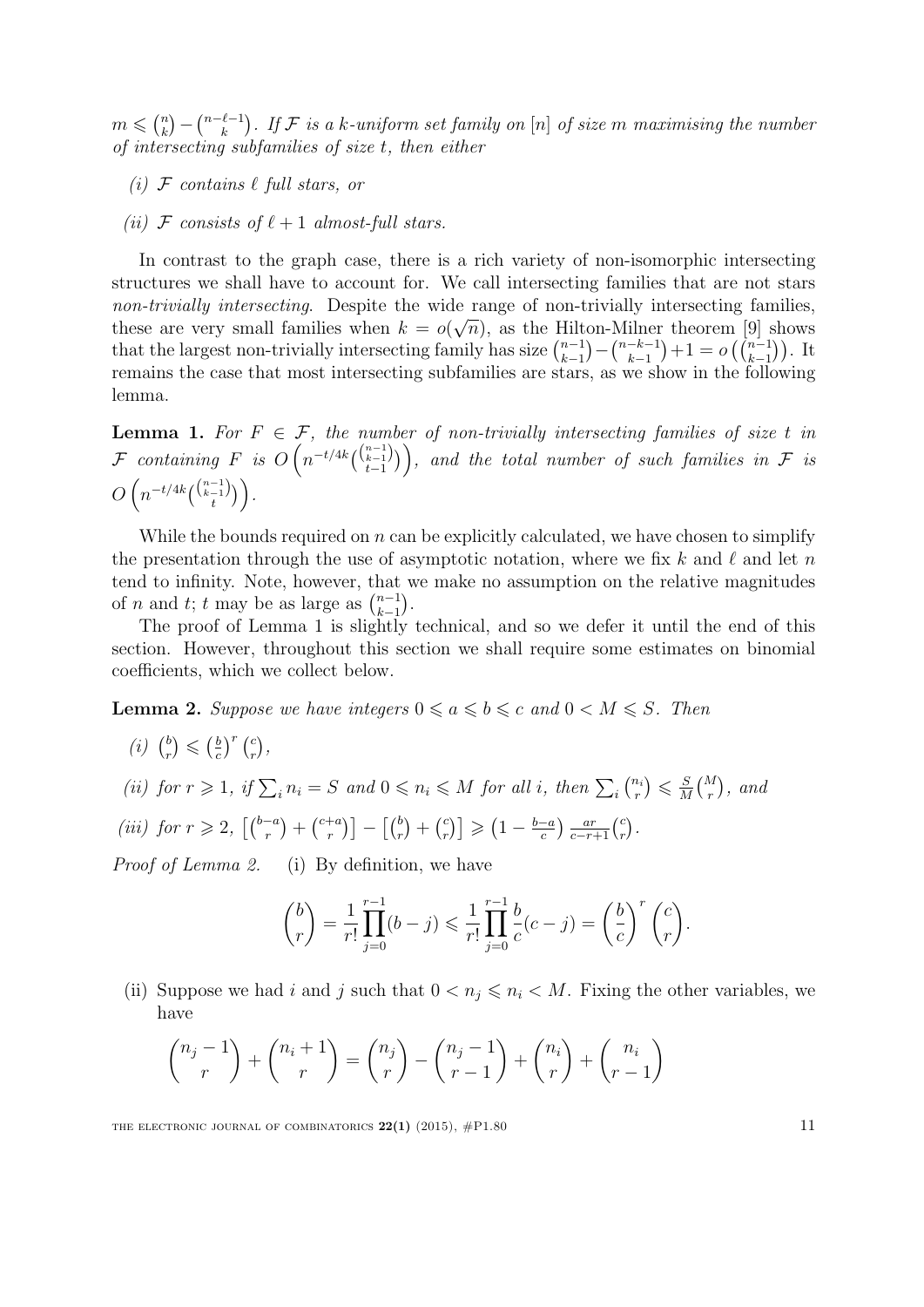$$
= \binom{n_j}{r} + \binom{n_i}{r} + \binom{n_i}{r-1} - \binom{n_j-1}{r-1} \ge \binom{n_j}{r} + \binom{n_i}{r}.
$$

This shows we may assume there is at most one i for which  $0 < n_i < M$ . Since  $\sum_i n_i = S$ , this implies we have  $m = \left\lfloor \frac{S}{M} \right\rfloor$  $\left[\frac{S}{M}\right]$  variables  $n_j = M$ , with one variable equal to  $S - mM$ . Hence, using (i),

$$
\sum_{i} {n_i \choose r} \leq m {M \choose r} + {S - mM \choose r} \leq m {M \choose r} + \left(\frac{S - mM}{M}\right)^r {M \choose r}
$$

$$
\leq m + \frac{S - mM}{M} {M \choose r} = \frac{S}{M} {M \choose r}.
$$

(iii) We rearrange and telescope the sums

$$
\begin{aligned}\n\left[ \binom{b-a}{r} + \binom{c+a}{r} \right] - \left[ \binom{b}{r} + \binom{c}{r} \right] &= \left[ \binom{c+a}{r} - \binom{c}{r} \right] - \left[ \binom{b}{r} - \binom{b-a}{r} \right] \\
&= \sum_{j=1}^{a} \left( \left[ \binom{c+j}{r} - \binom{c+j-1}{r} \right] - \left[ \binom{b-a+j}{r} - \binom{b-a+j-1}{r} \right] \right) \\
&= \sum_{j=1}^{a} \left[ \binom{c+j-1}{r-1} - \binom{b-a+j-1}{r-1} \right].\n\end{aligned}
$$

Using (i), we can estimate these differences

$$
\binom{c+j-1}{r-1} - \binom{b-a+j-1}{r-1} \ge \binom{c+j-1}{r-1} - \binom{b-a+j-1}{c+j-1}^{r-1} \binom{c+j-1}{r-1}
$$

$$
\ge \left(1 - \frac{b-a+j-1}{c+j-1}\right) \binom{c+j-1}{r-1} \ge \left(1 - \frac{b-a}{c}\right) \binom{c}{r-1}.
$$

Thus we have

$$
\begin{bmatrix} \binom{b-a}{r} + \binom{c+a}{r} \end{bmatrix} - \begin{bmatrix} \binom{b}{r} + \binom{c}{r} \end{bmatrix} \ge \left(1 - \frac{b-a}{c}\right) \sum_{j=1}^{a} \binom{c}{r-1}
$$

$$
= \left(1 - \frac{b-a}{c}\right) \frac{ar}{c-r+1} \binom{c}{r}.
$$

Armed with these lemmas, we may now proceed to deduce our counting result. In particular, Lemma 1 implies that when counting intersecting subfamilies of size  $t$ , the nontrivially intersecting families are a lower order term, and so we may focus on the number of stars with t edges. Applying similar shifting arguments to those in Section 2, we shall deduce the rough structural characterisation of optimal families given in Theorem 4.

Before we begin to prove Theorem 4, we first analyse the initial segment of the lexicographic order to obtain a lower bound on the number of intersecting subfamilies in an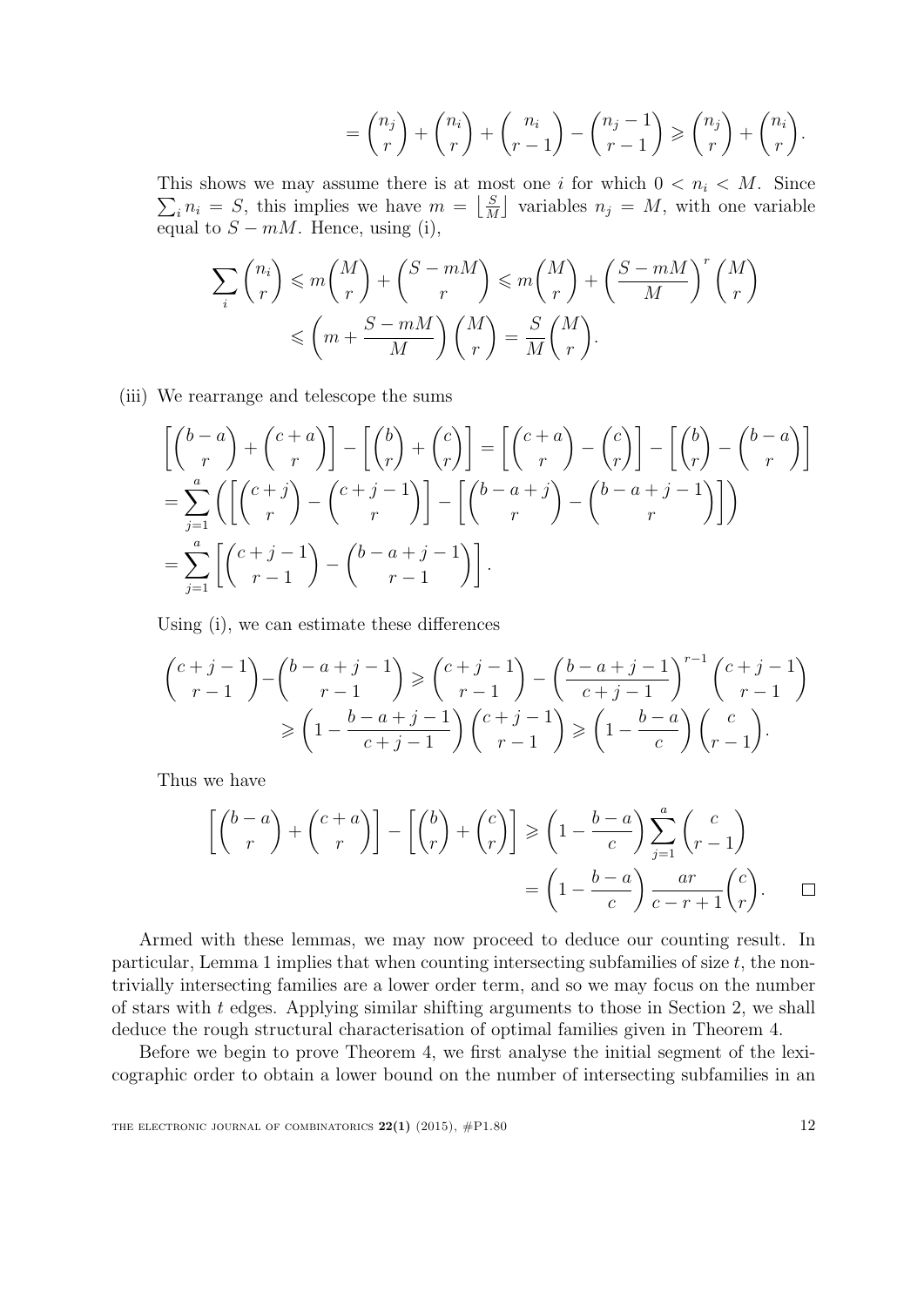optimal family. Note that, for m in the above range,  $\mathcal{L}_{n,k}(m)$  consists of all sets intersecting [ $\ell$ ], with  $m - \binom{n}{k}$  $\binom{n}{k} + \binom{n-\ell}{k}$  $\binom{-\ell}{k}$  additional sets all containing  $\ell + 1$ . Hence  $\mathcal{L}_{n,k}(m)$  falls under case (i) of the theorem.

When counting the intersecting subfamilies of size t in  $\mathcal{L}_{n,k}(m)$ , we consider only the stars with centre i for some  $1 \leq i \leq \ell$ . There are  $\ell$  choices for the centre of the star, and then for each star we must choose t of the  $\binom{n-1}{k-1}$  $_{k-1}^{n-1}$ ) possible sets. A star is overcounted only if all its sets contain at least two elements from [ $\ell$ ], giving at most  $\binom{n-2}{k-2}$  $_{k-2}^{n-2}$  sets for each choice of elements from  $[\ell]$ . By the Bonferroni Inequalities and Lemma 2, we have

$$
\text{int}(\mathcal{L}_{n,k}(m),t) \geq \ell \binom{\binom{n-1}{k-1}}{t} - \binom{\ell}{2} \binom{\binom{n-2}{k-2}}{t}
$$
\n
$$
\geq \left[ \ell - \binom{\ell}{2} \left( \frac{k-1}{n-1} \right)^t \right] \binom{\binom{n-1}{k-1}}{t} = (\ell - o(1)) \binom{\binom{n-1}{k-1}}{t}.
$$

This gives us a lower bound on  $int(\mathcal{F}, t)$  for any optimal family  $\mathcal{F}$ . We now proceed with the proof of Theorem 4.

*Proof of Theorem 4.* Suppose  $\mathcal F$  is optimal for the given parameters. Note that we may assume  $\ell \geq 1$ , as (i) is trivially satisfied for  $\ell = 0$ .

Let  $d_i$  denote the degree of vertex i. Our goal is to show that either  $d_i = \binom{n-1}{k-1}$  $\binom{n-1}{k-1}$  for  $\ell$ vertices *i*, or  $d_i = (1 - o(1)) \binom{n-1}{k-1}$  $_{k-1}^{n-1}$  for  $\ell + 1$  vertices that cover  $\mathcal{F}$ . Suppose  $\mathcal{F}$  has p full stars, which we may assume have centres  $1 \leq i \leq p$ . If  $p = \ell$  we are done, so assume  $p \leqslant \ell - 1$ .

Note that for  $i > p$ , none of the vertices have full degree, and so we may replace any set in  $\mathcal F$  with a set containing i. In order to fully utilise this shifting, we will first show there is a vertex of relatively large degree. From this, we shall deduce the existence of a small set of vertices covering all the edges. Finally, we shall shift sets in this small cover to obtain the desired result.

To begin, note that by optimality we must have

$$
int(\mathcal{F},t) \geqslant int(\mathcal{L}_{n,k}(m),t) \geqslant (\ell-o(1))\left(\binom{\binom{n-1}{k-1}}{t}\right).
$$

By Lemma 1, it follows that almost all of these intersecting subfamilies should be stars. Let  $d_i$  denote the degree of vertex i. Then, counting over the centres of the stars, we have

$$
int(\mathcal{F}, t) \leqslant \sum_{i} {d_i \choose t} + o\left({{n-1 \choose k-1} \choose t}\right) = (p + o(1))\left({{n-1 \choose k-1} \choose t} + \sum_{i > p} {d_i \choose t},\right)
$$

and so

$$
\sum_{i>p} \binom{d_i}{t} \geqslant (\ell - p - o(1)) \binom{\binom{n-1}{k-1}}{t}.
$$

THE ELECTRONIC JOURNAL OF COMBINATORICS  $22(1)$  (2015),  $\#P1.80$  13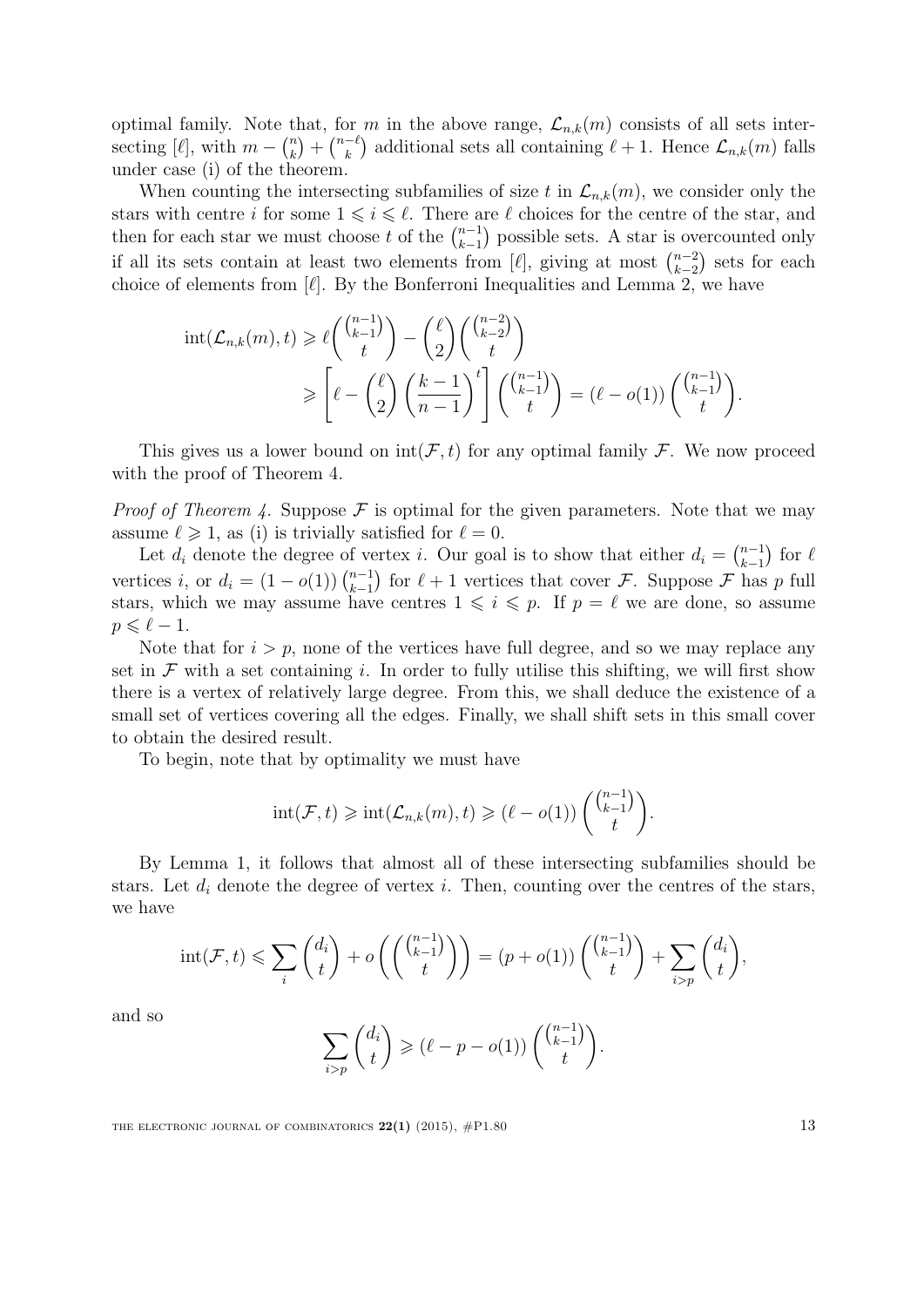Note that by double-counting the edges, we have  $\sum_{i>p} d_i \leq \sum_i d_i = km \leq k(\ell +$  $1)$  $\binom{n-1}{k-1}$  $_{k-1}^{n-1}$ ). Let  $M = \max_{i>p} d_i$ , and define  $c \in [0,1]$  by  $M = c \binom{n-1}{k-1}$  $_{k-1}^{n-1}$ ). By Lemma 2, we have

$$
\sum_{i>p} \binom{d_i}{t} \leqslant \frac{k(\ell+1)\binom{n-1}{k-1}}{M} \binom{M}{t} \leqslant k(\ell+1)c^{t-1} \binom{\binom{n-1}{k-1}}{t}.
$$

Comparing this to the lower bound, we must have  $k(\ell + 1)c^{t-1} \geq \ell - p - o(1)$ , which implies  $c = \Omega(1)$ . Hence we have some vertex, which we may assume to be  $i = p + 1$ , with  $d_{p+1} \geqslant c \binom{n-1}{k-1}$  $_{k-1}^{n-1}$ ).

We shall now show that there is a small cover of vertices of large degree. Let  $X =$  $\{i : d_i \geqslant \frac{c}{k}\}\$  $\frac{c}{k} \binom{n-1}{k-1}$  ${k-1 \choose k-1}$ , and suppose for contradiction we have  $F \in \mathcal{F}$  with  $F \cap X = \emptyset$ .

We have  $\{G \in \mathcal{F} : G \cap F \neq \emptyset\} = \bigcup_{i \in F} \{G \in \mathcal{F} : i \in G\}$ , and so, since  $F \cap X = \emptyset$ , there are at most  $\sum_{i \in F} d_i < c \binom{n-1}{k-1}$  $_{k-1}^{n-1}$ ) sets in F intersecting F. Since any intersecting subfamily of size t containing F must consist only of sets intersecting F, there are fewer than  $\binom{c\binom{n-1}{t-1}}{t-1}$ such subfamilies.

On the other hand, replacing F with a set containing  $p + 1$  creates at least  $\binom{d_{p+1}}{d_{p+1}}$  $_{t-1}^{d_{p+1}}) \geqslant$  $\binom{c\binom{n-1}{k-1}}{t-1}$  stars of size t in F. This shift would thus increase the number of intersecting subfamilies of size t in F, contradicting the optimality of F. Hence we must have  $F \cap X \neq \emptyset$ for all  $F \in \mathcal{F}$ ; that is, X covers  $\mathcal{F}$ .

We now show this cover is small. Indeed, we have

$$
k(\ell+1)\binom{n-1}{k-1} \geqslant km = \sum_{i} d_i \geqslant \sum_{i \in X} d_i \geqslant \frac{c}{k} \binom{n-1}{k-1} |X|,
$$

and so  $|X| \leq \frac{k^2(\ell+1)}{c} = O(1)$ , as desired.

Now take a minimal subcover in X, which we may assume to be  $[r]$ . Thus  $r \leq |X| =$  $O(1)$ . Since  $m \geqslant {n \choose k}$  $\binom{n}{k} - \binom{n-\ell}{k}$  $\binom{-\ell}{k}$ , we must have  $r \geq \ell + 1$  (we cannot have  $r = \ell$ , as we have assumed F only has  $p \leq \ell$  full stars). Note that every vertex in [r] has degree at least c  $\frac{c}{k} \binom{n-1}{k-1}$  $_{k-1}^{n-1}$ ). Moreover, for any vertex  $i \notin [r]$ , all sets containing i must also meet  $[r]$ , and so we have  $d_i \leqslant r \binom{n-2}{k-2}$  $_{k-2}^{n-2}$ ).

We shall employ shifting arguments to show that all vertices in  $[r]$  that are not of full degree should have approximately equal degrees. Indeed, let  $i$  and  $j$  be two such vertices. By the minimality of the cover, there must be some set F with  $F \cap [r] = i$ . From the preceding remarks, it follows that the number of sets intersecting  $F$  is at most  $\sum_{v \in F} d_v \leq d_i + r(k-1) \binom{n-2}{k-2}$  $_{k-2}^{n-2}$ ). Hence F is in at most  $\binom{d_i+r(k-1)\binom{n-2}{k-2}}{t-1}$  intersecting subfamilies of size t.

On the other hand, if we were to add a new set containing  $j$ , it would be in at least  $\binom{d_j}{t-1}$  stars of t sets containing j. By optimality, it cannot be desirable to shift F to a set containing j, and so we must have  $\binom{d_i+r(k-1)\binom{n-2}{k-2}}{t-1} \geq \binom{d_j}{t-1}$  $\binom{d_j}{t-1}$ , and hence  $d_j \leqslant$  $d_i + r(k-1) \binom{n-2}{k-2}$  ${k-2 \choose k-1} = d_i + o\left( {n-1 \choose k-1}\right)$ . By symmetry, we have  $d_j = d_i + o\left( {n-1 \choose k-1}\right)$  for all such vertices  $i, j$ .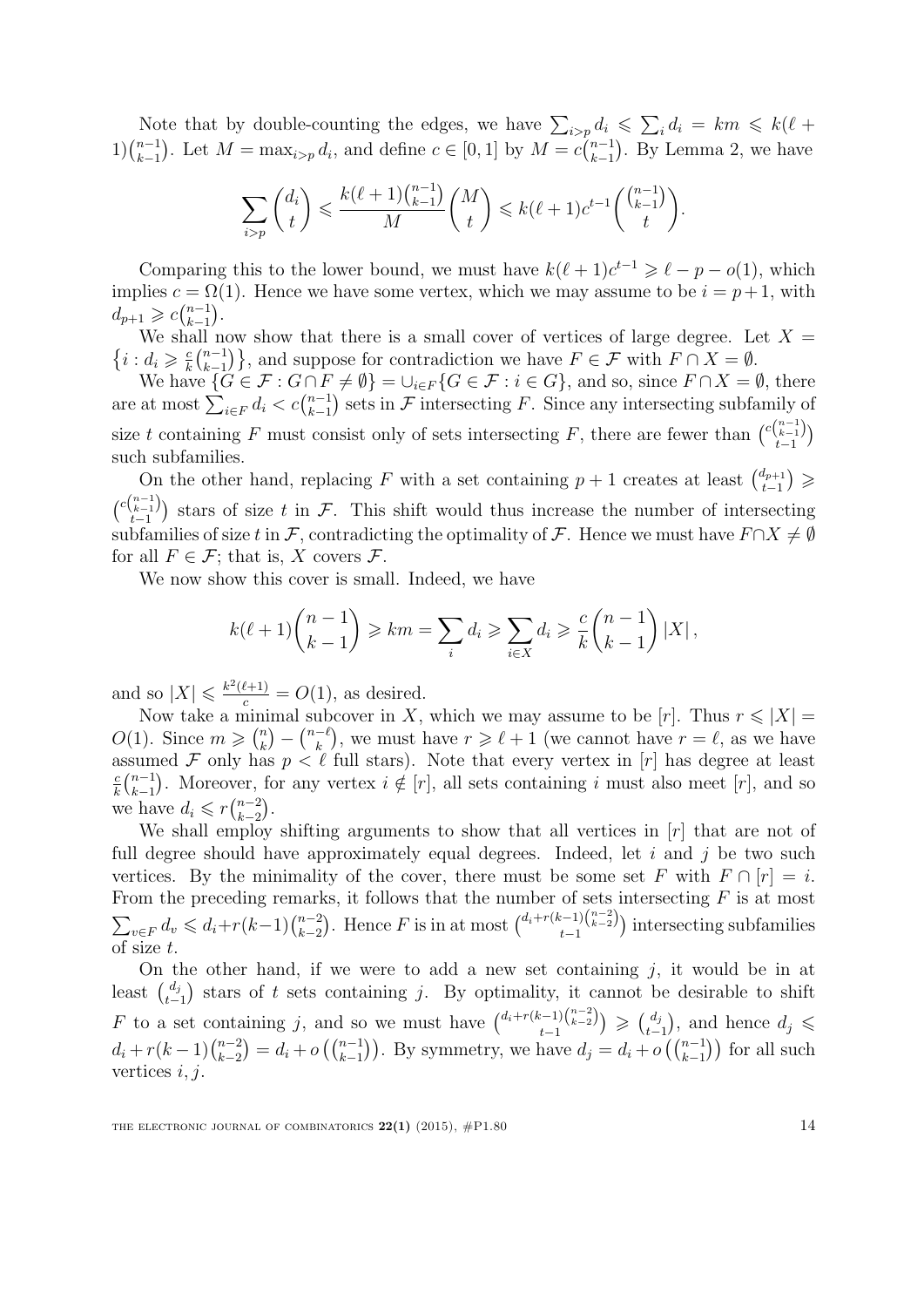Let us now review what we have revealed of the structure of  $\mathcal{F}$ . There are p vertices [p] of degree  $\binom{n-1}{k-1}$  $\binom{n-1}{k-1}$ , and a further  $r - p$  vertices  $[r] \setminus [p]$  of almost-equal degree that cover the remaining edges. Let  $\alpha \in [0,1]$  be such that  $m = \binom{n}{k}$  $\binom{n}{k} - \binom{n-\ell}{k}$  $\binom{-\ell}{k} + \alpha \binom{n-1}{k-1}$  $\binom{n-1}{k-1} =$  $(\ell + \alpha - o(1)) \binom{n-1}{k-1}$  $_{k-1}^{n-1}$ . Since the first p vertices cover  $(p - o(1))$   $\binom{n-1}{k-1}$  $_{k-1}^{n-1}$  edges, the degrees of the remaining  $r - p$  vertices must be  $\frac{\ell - p + \alpha + o(1)}{r - p}$   $\binom{n-1}{k-1}$  $_{k-1}^{n-1}$ ). Let us assume they are listed in order of decreasing degrees, so  $d_{p+1} \geq d_r$ .

Suppose for some fixed  $0 < \varepsilon < \frac{c}{k}$  we had  $\frac{\ell-p+\alpha+o(1)}{r-p} < 1-\varepsilon$ . Since  $d_r \geqslant \frac{c}{k}$  $\frac{c}{k} \binom{n-1}{k-1}$  $_{k-1}^{n-1}), \text{ and}$ there are  $o\left(\binom{n-1}{k-1}\right)$  sets containing r that also contain another element of  $[r]$ , we can find a set of  $\varepsilon \binom{n-1}{k-1}$  $_{k-1}^{n-1}$  edges that only meet [r] at r. We shall shift these edges to the vertex  $p+1$ .

By Lemma 1, the number of non-trivially intersecting subfamilies of size  $t$  created or destroyed is a lower-order term, while the degrees of vertices outside  $[r]$  are so small that by Lemma 2 we may ignore the number of stars with centres outside  $[r]$ . Hence the only intersecting subfamilies we need to consider are the stars with centres  $p + 1$  or r.

We had  $\binom{d_{p+1}}{d}$  $\binom{b+1}{t} + \binom{d_r}{t}$  $\binom{d_r}{t}$  such stars before the shift, and  $\binom{d_{p+1}+\varepsilon\binom{n-1}{k-1}}{t} + \binom{d_r-\varepsilon\binom{n-1}{k-1}}{t}$  stars after. Applying Lemma 2, we gain at least

$$
\left(1 - \frac{d_r - \varepsilon {n-1 \choose k-1}}{d_{p+1}} \frac{\varepsilon t {n-1 \choose k-1}}{d_{p+1} - t + 1} {d_{p+1 \choose t} > \varepsilon^2 {d_{p+1} \choose t} \tag{3}
$$

stars. This is strictly positive unless  $t > d_{p+1} \geqslant \frac{c}{k}$  $\frac{c}{k} \binom{n-1}{k-1}$  $_{k-1}^{n-1}$ ). In this case, it follows by the Hilton-Milner theorem  $[9]$  that the only intersecting families of size t are stars. Since no set meeting the cover X only in  $p + 1$  is contained in a star of size  $t$  (as  $t > d_{p+1} \geq d_i$ for any vertex i in such a set), we may shift sets containing  $p + 1$  to other vertices in the cover. We can repeat this process until we obtain a full star, which will strictly increase the number of t-stars, contradicting the optimality of  $\mathcal{F}$ .

The positivity of (3) contradicts the optimality of F. Hence we must have  $\frac{\ell-p+\alpha+o(1)}{r-p}$  $1 - o(1)$ . Since  $r \ge \ell + 1$ , this is only possible when  $r = \ell + 1$  (and  $\alpha = 1 - o(1)$ ), and so it follows that F consists of  $\ell + 1$  almost-full stars, and thus we are in case (ii).  $\Box$ 

This completes the proof of Theorem 4.

This result provides us with the approximate structure of the extremal families. In particular, when  $\alpha$  is not  $1 - o(1)$ , we know that any extremal family contains  $\ell$  full stars, and hence is close to  $\mathcal{L}_{n,k}(m)$  in structure. In order to show that  $\mathcal{L}_{n,k}(m)$  is in fact optimal, it remains to determine the structure of the sets outside the  $\ell$  full stars. In some special cases, we are able to do this exactly, as given by the following proposition.

**Proposition 3.** Let k,  $\ell$  and t be integers, and suppose  $n \ge n_0(k, \ell)$  and  $\binom{n}{k}$  $\binom{n}{k} - \binom{n-k}{k}$  $\binom{-\ell}{k} \ \leqslant$  $m \leqslant {n \choose k}$  $\binom{n}{k} - \binom{n-\ell}{k}$  $\binom{-\ell}{k} + n - \ell - k + 1$ . If F is a k-uniform set family on  $[n]$  with m edges, then  $\text{int}(\mathcal{F}, t) \leqslant \text{int}(\mathcal{L}_{n,k}(m), t).$ 

*Proof of Proposition 3.* If  $t = 0$  or  $t = 1$ , then there is nothing to prove, as  $int(\mathcal{F}, 0) = 1$ and  $\text{int}(\mathcal{F}, 1) = m$  for all such families  $\mathcal{F}$ . Hence we may assume  $t \geq 2$ , and thus apply Theorem 4. It follows that F must contain  $\ell$  full stars. Let us write  $\mathcal{F} = \mathcal{F}_0 \cup \mathcal{F}_1$ ,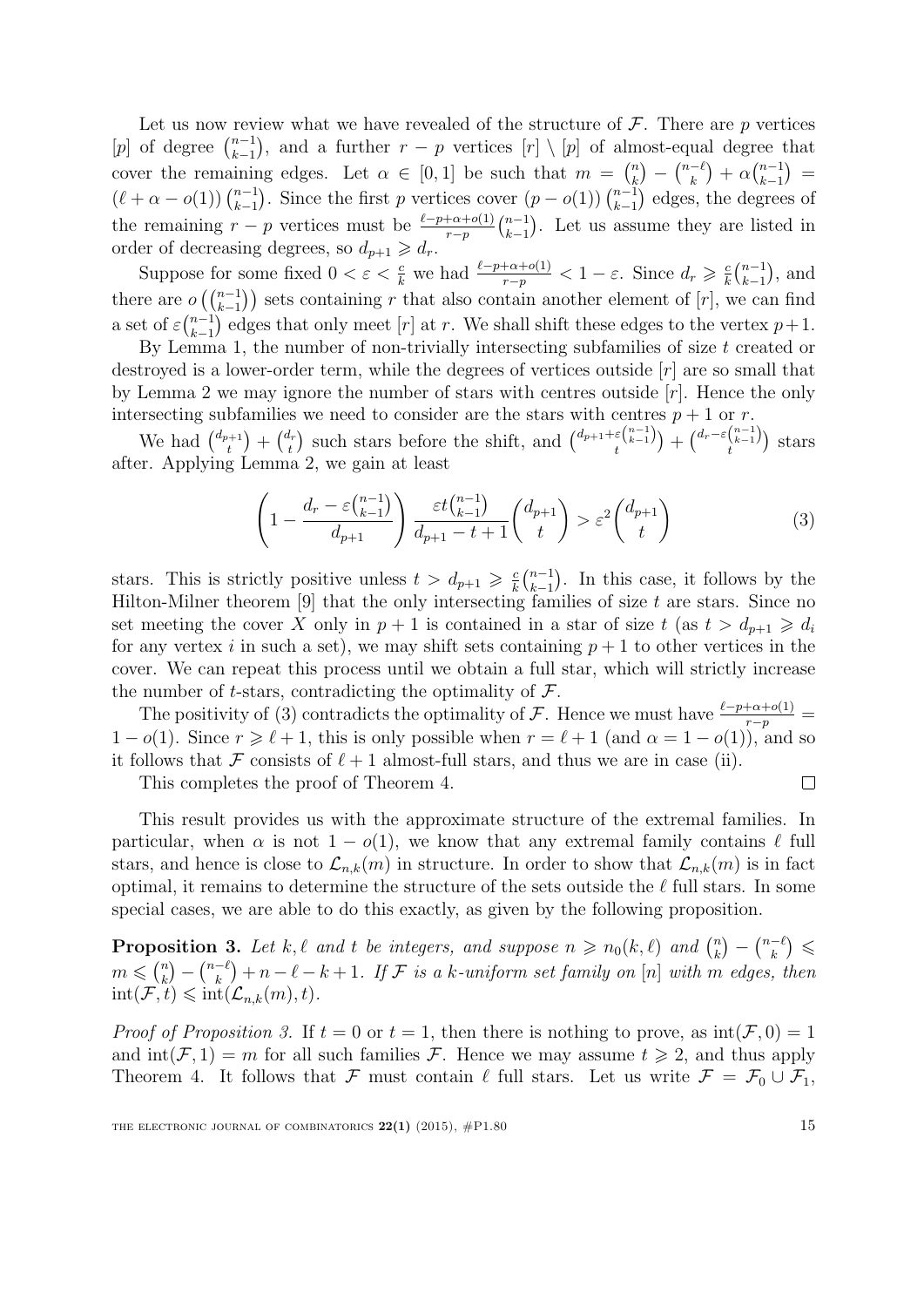where  $\mathcal{F}_0$  is the union of the  $\ell$  full stars, and  $\mathcal{F}_1$  consists of the remaining sets. Let  $m_1 = |\mathcal{F}_1| = m - \binom{n}{k}$  $\binom{n}{k} + \binom{n-\ell}{k}$  $\binom{-\ell}{k}$  denote the number of additional sets  $\mathcal F$  contains. If  $m_1 = 0$ then we are done, as all edges are accounted for. If  $m_1 = 1$ , then by symmetry it does not matter which set we add outside the  $\ell$  stars, and so it again follows that  $\mathcal{L}_{n,k}(m)$  is optimal. Hence we may assume  $m_1 \geq 2$ .

We will now show that  $\text{int}(\mathcal{F}, t)$  is maximised when  $|\bigcap_{F \in \mathcal{F}_1} F| = k-1$ ; that is, when the sets in  $\mathcal{F}_1$  have the maximum possible intersection. In our case, since  $m_1 \leq n - \ell - k + 1$ , the additional sets in  $\mathcal{L}_{n,k}(m)$  all share the elements  $\{\ell+1, \ell+2, \ldots, \ell+k-1\}$ , and hence it will follow that  $\mathcal{L}_{n,k}(m)$  is optimal.

We count the intersecting subfamilies of  $\mathcal F$  based on their intersection with  $\mathcal F_1$ . Given some  $\mathcal{H} \subset \mathcal{F}_1$  with h sets, let  $ext(\mathcal{H})$  denote the number of extensions of H by sets in  $\mathcal{F}_0$ to an intersecting subfamily of  $\mathcal F$  of size  $t$ . In other words, it is the number of intersecting subfamilies in  $\mathcal{F}_0$  of size  $t - h$  that intersect all sets in  $\mathcal{H}$ . We then have

$$
\mathrm{int}(\mathcal{F},t)=\sum_{h=0}^t\sum_{\mathcal{H}\in\binom{\mathcal{F}_1}{h}}\mathrm{ext}(\mathcal{H}).
$$

When  $h = 0$ , we simply obtain the number of intersecting subfamilies of size t in  $\mathcal{F}_0$ , which is independent of  $\mathcal{F}_1$ . If  $h = 1$ , then by symmetry it does not matter which set we choose for H. Hence we may assume  $h \geq 2$ . Suppose we have  $|\bigcap_{H \in \mathcal{H}} H| = a$ . The number of sets  $F \in \mathcal{F}_0$  that intersect H without containing one of the a common elements is very small. Indeed, fix any set  $H \in \mathcal{H}$ . Since  $F \cap H \neq \emptyset$ , there are k options for this intersection x. As we are not selecting one of the a common elements of  $H$ , there must be some other set  $H' \in \mathcal{H}$  not containing x. Hence we must again select an element of  $H'$ , giving a further k options at the most. Finally, since F belongs to  $\mathcal{F}_0$ , we must choose one of the  $\ell$  centres of the stars. There are then a further  $k - 3$  elements to choose for F. Thus there are at most  $\ell k^2 \binom{n-3}{k-3}$  $\binom{n-3}{k-3}$  <  $\frac{\ell k^3}{n}$  $\frac{k^3}{n}$  $\binom{n-2}{k-2}$  $_{k-2}^{n-2}$ ) such sets F. This will be a lower order term, which we may disregard. In particular, this implies that we should have  $a \geq 1$  for  $H$  to have a significant number of extensions.

We shall now estimate  $ext(\mathcal{H})$ . Calculations similar to those in the proof of Lemma 1 show that the number of extensions that are not themselves stars is a lower-order term, and hence we need only consider trivially intersecting extensions. There are three cases to consider.

The centre of the star could be one of the centres of the  $\ell$  full stars in  $\mathcal{F}_0$ . There are thus  $\ell$  choices for the centre, and then the sets chosen must intersect  $\mathcal{H}$ . In light of our previous remarks, the number of such sets is dominated by those containing one of the a common elements, giving  $(a + o(1))\binom{n-2}{k-2}$  $_{k-2}^{n-2}$  options. We double-count very few extensions, as then the sets from  $\mathcal{F}_0$  must all contain two of the  $\ell$  centres of the stars, giving at most  $\int_{0}^{\ell}$  $\binom{\ell}{2} a \binom{n-3}{k-3}$  $_{k-3}^{n-3}$ ) such sets. Thus the number of extensions of this type is  $(\ell-o(1))\binom{(a+o(1))\binom{n-2}{k-2}}{t-h}$  $\binom{(1)}{\binom{n-2}{k-2}}$ 

The second type of trivially intersecting extensions is that where the centre is one of the a common elements of  $H$ . These sets must then contain any one of the  $\ell$  centres of the stars in  $\mathcal{F}_0$ , and thus the number of extensions is  $(a - o(1))\binom{(\ell - o(1))\binom{n-2}{k-2}}{t-b}$  $_{t-h}^{(1))(\binom{n}{k-2}}$ .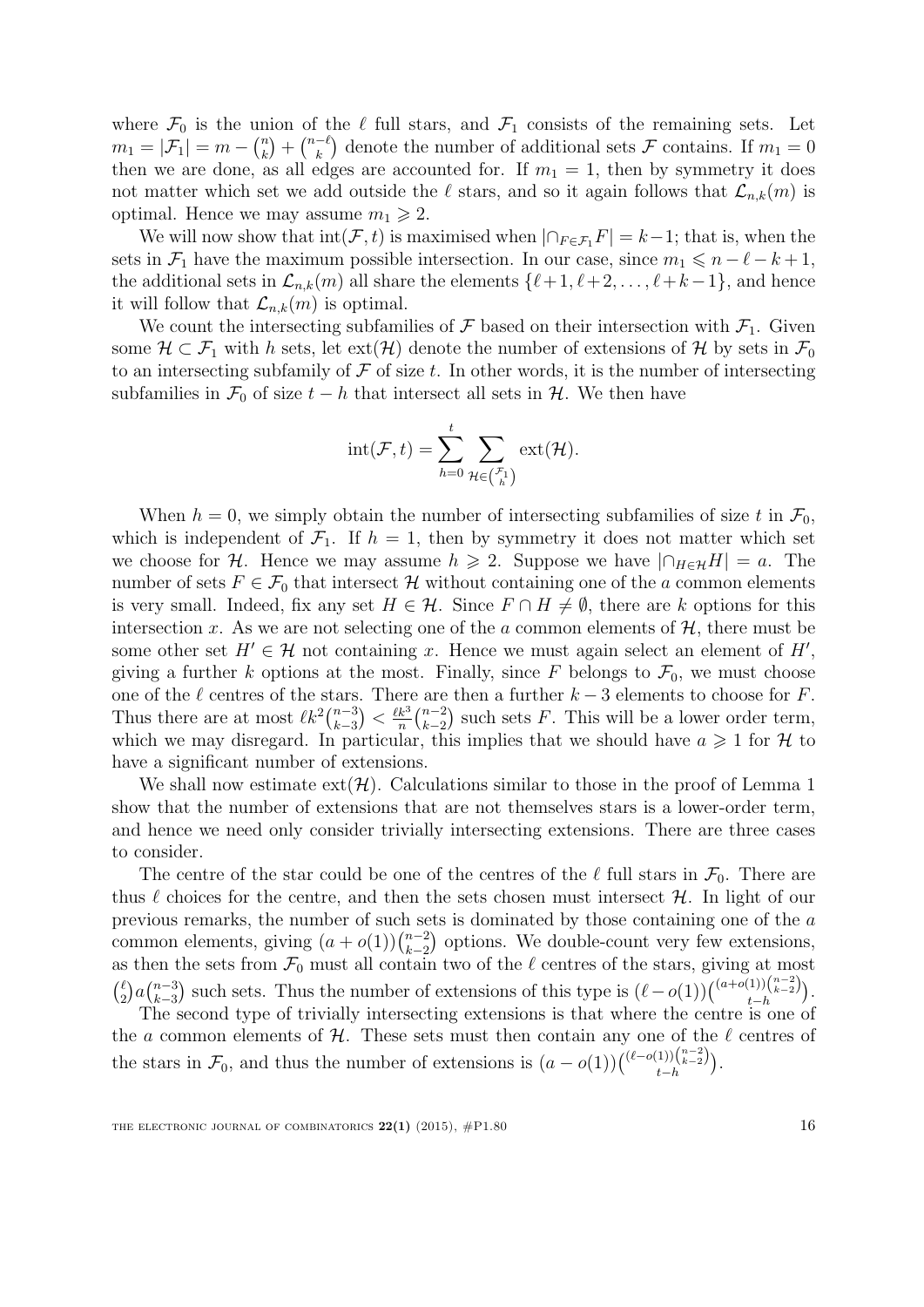The final type is that where the centre x of the star is neither one of the  $\ell$  centres from  $\mathcal{F}_0$  nor one of the a common elements from  $\mathcal{F}_1$ . These sets must then contain x, one of the  $\ell$  centres, and some elements from  $\mathcal{H}$ , and thus there are very few such sets.

We thus conclude that  $ext(\mathcal{H}) = (\ell - o(1))\binom{(a+o(1))\binom{n-2}{k-2}}{l}$  $\binom{(1)}{\binom{n-2}{k-2}} + (a - o(1)) \binom{(\ell - o(1))\binom{n-2}{k-2}}{t-h}$  $\binom{1}{k} \binom{n-2}{k-2}$ . This is increasing in a, and so to maximise  $ext(\mathcal{H})$  we must have  $a = k - 1$ . However, all subfamilies H with  $a = k - 1$  are isomorphic, as they consist of h distinct vertices attached to a common core of  $k-1$  vertices. Hence in this case  $ext(\mathcal{H})$  does not depend on which sets we choose, and thus  $ext(\mathcal{H})$  is maximised if and only if  $a = k - 1$ .

This completes the proof of Proposition 3.

 $\Box$ 

Note that for a family F to be extremal, it should maximise  $ext(\mathcal{H})$  for all  $\mathcal{H} \subset \mathcal{F}_1$ . In particular, provided t is not too large, this implies that  $\mathcal F$  is extremal if and only if it contains  $\ell$  full stars and, for  $2 \leq h \leq t - 1$ , any collection of h sets in F outside the full stars have  $k-1$  vertices in common. When t is large, we will have  $ext(\mathcal{H}) = 0$  for all  $\mathcal{H}$ , as it will be impossible to find t sets that intersect  $\mathcal{H}$  and meet the centres of the sets  $[\ell]$ . Hence in this case  $\mathcal{F}_1$  may be chosen arbitrarily, and  $\mathcal F$  is extremal if and only if it contains  $\ell$  full stars.

Unfortunately, in contrast to the graph case, this gives a rather narrow range of family sizes for which we are able to determine the extremal families exactly. However, it is necessary to have a somewhat more restricted range, as we shall show in Section 4 that even for  $\binom{n-1}{k-1}$  $\binom{n-1}{k-1} < m < 2\binom{n-1}{k-1}$  $\binom{n-1}{k-1}$ ,  $\mathcal{L}_{n,k}(m)$  is not always optimal.

Finally, note that the exact counting result in Proposition 3 implies that for these ranges of family sizes,  $\mathcal{L}_{n,k}(m)$  is a most probably intersecting family, thus giving Corollary 5. The proof is exactly the same as the derivation of Theorem 3 from Proposition 1, and so we do not repeat it here.

To complete this section, we now furnish a proof of Lemma 1, bounding the number of non-trivially intersecting families.

Proof of Lemma 1. We begin by bounding the total number of non-trivially intersecting families of size t in  $\binom{[n]}{k}$  $\mathcal{H}_k^{[n]}$ ). Given such a family  $\mathcal{H}$ , we write  $\mathcal{H} = \mathcal{H}_0 \cup \mathcal{H}_1$ , where  $\mathcal{H}_0$  is the largest star in H. Note that we must have  $\mathcal{H}_1 \neq \emptyset$ , as H is non-trivially intersecting. Let  $S = \bigcap_{F \in \mathcal{H}_0} F$  be the centre of  $\mathcal{H}_0$ , and let  $\mathcal{M} \subset \{F \setminus S : F \in \mathcal{H}_0\}$  be the largest matching in the sets of the star after the centre is removed. We denote the sizes of these sets as follows:  $|\mathcal{H}_0| = t_0$ ,  $|S| = s$  and  $|\mathcal{M}| = b$ .

Let us first provide some bounds on these parameters. Clearly,  $s \leq k$ , as S is a subset of each set in the star  $\mathcal{H}_0$ . Moreover, we claim  $b \le k$  as well. Indeed, every set F in  $\mathcal{H}_1$ must be disjoint from S, as otherwise  $\mathcal{H}_1 \cup \{F\}$  would form a larger star. However, it must intersect the sets  $\{S \cup M : M \in \mathcal{M}\}\subset \mathcal{H}_0$ , and thus it must contain one element from each of the b disjoint sets in M. Since  $|F| \leq k$ , we must have  $b \leq k$ . An easy lower bound on  $t_0$  is  $t_0 \geq 2$ , since any pair of sets in H forms a star. We in fact claim  $t_0 \geqslant \frac{t}{k}$  $\frac{t}{k}$ . Taking any set  $F \in \mathcal{H}$ , note that all the other sets in  $\mathcal{H}$  must intersect F. By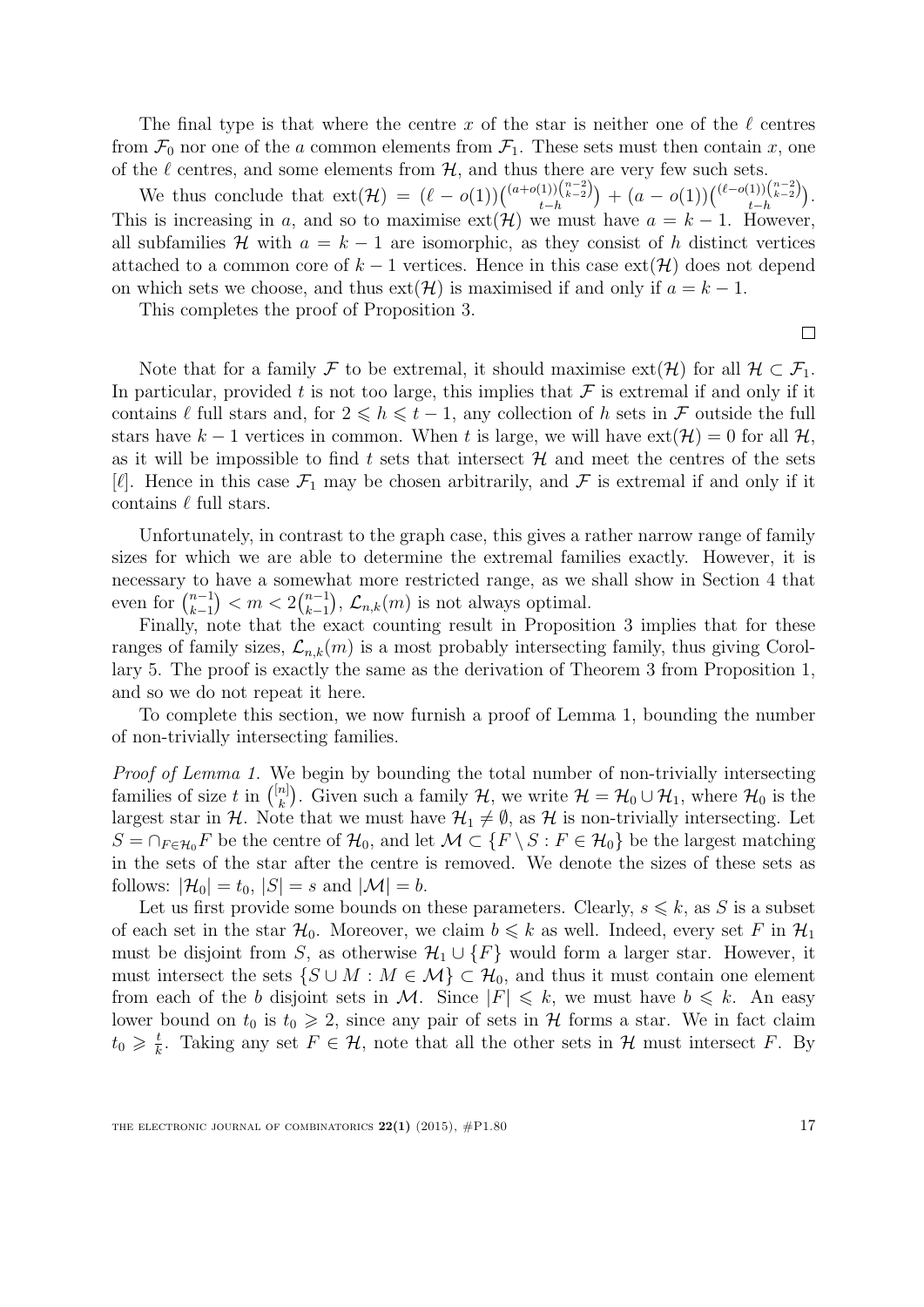the pigeonhole principle, there is some element of F contained in at least a  $\frac{1}{k}$ -proportion of the other sets, giving a star of size at least  $\frac{t}{k}$ , as desired.

We now construct the intersecting family  $\mathcal{H}$ . There are  $\binom{n}{s}$  $s$ ) choices for the centre S. We then have to select b sets of size  $k - s$  for the matching  $\mathcal{M}$ . There are  $\binom{n-s}{k-s}$  $_{k-s}^{n-s}$  options for each set, giving  $\binom{\binom{n-s}{k-s}}{k-s}$  $\binom{-s}{b}$  possible matchings M. By the maximality of M, each of the remaining sets in  $\mathcal{H}_0$  must meet the  $(k-s)b$  elements covered by the matching M. Hence there are at most  $(k-s)b\binom{n-s-1}{k-s-1}$  $_{k-s-1}^{n-s-1}$ ) choices for each set, providing  $\binom{(k-s)b\binom{n-s-1}{k-s-1}}{t_0-b}$  $\binom{k}{k-s-1}{\binom{k}{0}}$  ways to completing  $\mathcal{H}_0$ . As mentioned earlier, each set in  $\mathcal{H}_1$  must avoid S and contain at least one element from each set in M. This leaves at most  $(k-s)^b\binom{n-s-b}{b-b}$  $\binom{-s-b}{k-b}$  sets, from which we have to choose  $t - t_0$ . Thus the number of non-trivially intersecting families with these parameters is bounded above by

$$
\binom{n}{s} \binom{\binom{n-s}{k-s}}{b} \binom{(k-s)b\binom{n-s-1}{k-s-1}}{t_0-b} \binom{(k-s)^b\binom{n-s-b}{k-b}}{t-t_0}.
$$

Applying the estimates in part (i) of Lemma 2, this can be further bounded by

$$
n^{s} \left[ \left(\frac{k}{n}\right)^{b(s-1)} \binom{\binom{n-1}{k-1}}{b} \right] \left[ \left(\frac{k^{s+1}b}{n^{s}}\right)^{t_0-b} \binom{\binom{n-1}{k-1}}{t_0-b} \right] \left[ \left(\frac{k^{2b-1}}{n^{b-1}}\right)^{t-t_0} \binom{\binom{n-1}{k-1}}{t-t_0} \right]
$$

$$
= \frac{b^{t_0-b}k^{2b(t-t_0-1)+(s+2)t_0-t}}{n^{(b-1)(t-t_0-1)+s(t_0-1)-1}} \binom{\binom{n-1}{k-1}}{b} \binom{\binom{n-1}{k-1}}{t-t_0}
$$

We now simplify this expression. Since  $b, s \leq k$  and  $t_0 \leq t$ , we can easily bound the numerator above by  $k^{4kt}$ . For the denominator, note that  $t_0 \leq t - 1$ , as  $\mathcal{H}_1 \neq \emptyset$ ,  $s \geqslant 1$  and  $t_0 - 1 \geqslant \frac{t}{2l}$  $\frac{t}{2k}$ , as  $1 \leqslant \frac{t_0}{2}$  $rac{t_0}{2}$  and  $t_0 \geqslant \frac{t}{k}$  $\frac{t}{k}$ , giving a lower bound of  $n^{t/2k-1}$ . Thus the number of non-trivially intersecting families with parameters  $s, b$  and  $t_0$  is at most  $n\left(\frac{k^{4k}}{n^{1/2}}\right)$  $n^{1/2k}$  $\bigg\}^t \binom{n-1}{k-1}$  $\left(\begin{smallmatrix} -1\ -1\ b \end{smallmatrix}\right)$   $\left(\begin{smallmatrix} n-1\ k-1\ t_0-b \end{smallmatrix}\right)$  $\binom{\binom{n-1}{k-1}}{t_0-b}$   $\binom{\binom{n-1}{k-1}}{t-t_0}$  $\binom{k-1}{t-t_0}$ .

For the total number of non-trivially intersecting families, we now sum over all  $s, b$ and  $t_0$ , obtaining a bound of

$$
\sum_{s=1}^{k} \sum_{b=1}^{k} \sum_{t_0=t/k}^{t-1} n \left(\frac{k^{4k}}{n^{1/2k}}\right)^t \binom{\binom{n-1}{k-1}}{b} \binom{\binom{n-1}{k-1}}{t_0-b} \binom{\binom{n-1}{k-1}}{t-t_0} \n\leq k n \left(\frac{k^{4k}}{n^{1/2k}}\right)^t \sum_{0 \leq b \leq t_0 \leq t} \binom{\binom{n-1}{k-1}}{b} \binom{\binom{n-1}{k-1}}{t_0-b} \binom{\binom{n-1}{k-1}}{t-t_0} \n\leq k n \left(\frac{8k^{4k}}{n^{1/2k}}\right)^t \binom{\binom{n-1}{k-1}}{t}.
$$

To obtain the last inequality, we interpret the sum of the products of the three binomial coefficients as selecting, with repetition, from a collection of  $\binom{n-1}{k-1}$  $_{k-1}^{n-1}$  objects three sets  $A, B$ and  $C$  whose sizes sum to  $t$ . We could instead first select  $t$  elements from this collection, and then for each element decide which sets among  $A, B$  and  $C$  the elements should belong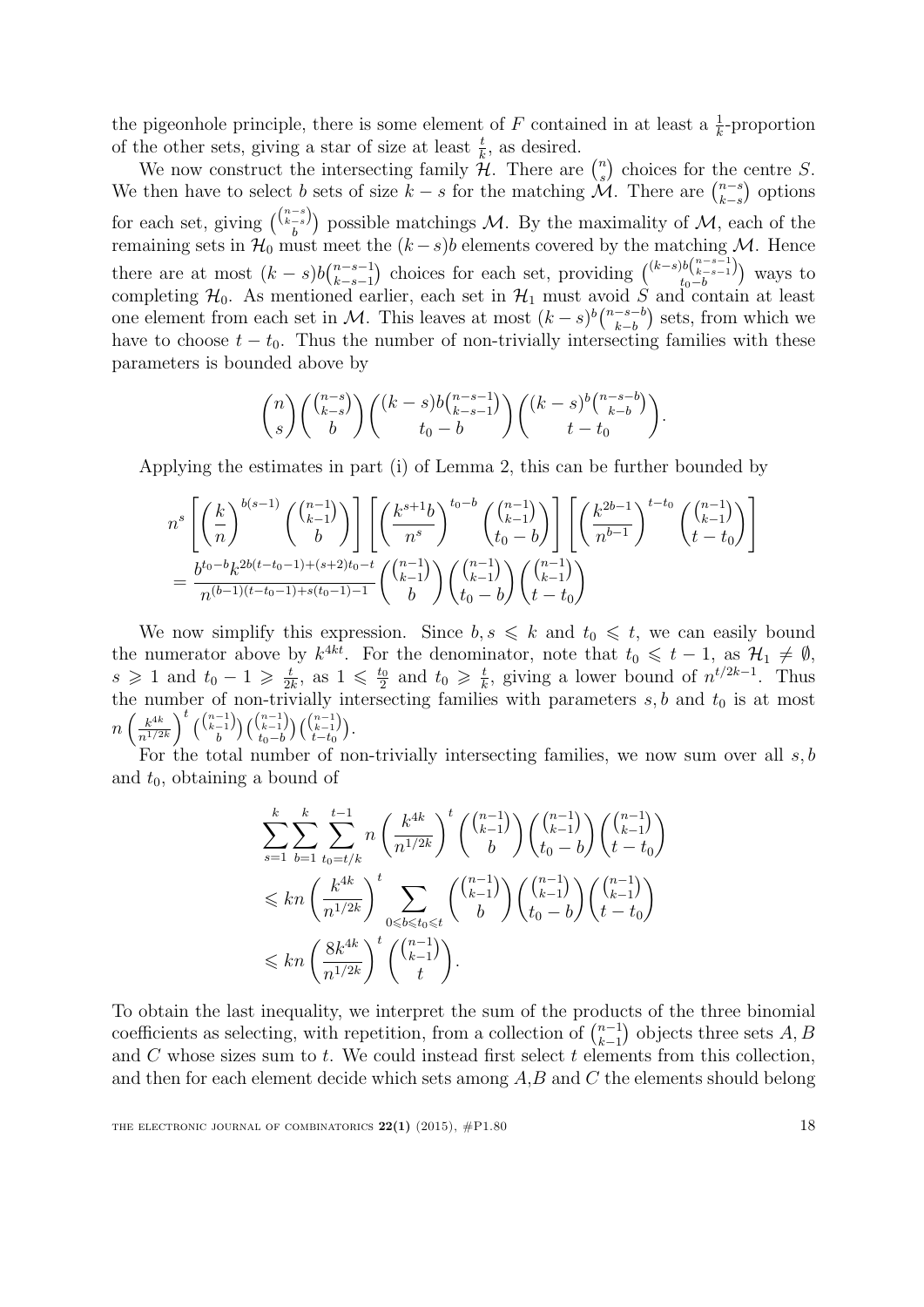to. As the selection was with repetition, an element could belong to several of the sets, and hence there are  $2<sup>3</sup>$  choices for each element.

By symmetry, every set in  $\binom{[n]}{k}$  $\binom{n}{k}$  is in the same number of non-trivially intersecting families of size t. Hence, averaging over all sets, we find that each set  $F \in \mathcal{F}$  can be in at most

$$
tkn\left(\frac{8k^{4k}}{n^{1/2k}}\right)^t\binom{\binom{n-1}{k-1}}{t}/\binom{n}{k} = k^2 \left(\frac{8k^{4k}}{n^{1/2k}}\right)^t\binom{\binom{n-1}{k-1}-1}{t-1} < n^{-t/4k}\binom{\binom{n-1}{k-1}-1}{t-1}
$$

for sufficiently large  $n$ .

Summing over the m sets  $F \in \mathcal{F}$ , the number of non-trivially intersecting families of size t in  $\mathcal F$  is no larger than

$$
mn^{-t/4k} \binom{\binom{n-1}{k-1}-1}{t-1} / t \leq (\ell+1)n^{-t/4k} \binom{n-1}{k-1} \binom{\binom{n-1}{k-1}-1}{t-1} / t = (\ell+1)n^{-t/4k} \binom{\binom{n-1}{k-1}}{t},
$$

thus giving the desired bounds.

## 4 Concluding remarks

In this paper, we have extended the shifting arguments of [6] to determine which uniform families of sets are most probably intersecting. To derive the probabilistic result, we studied the counting version of the problem, finding families with the maximum number of intersecting subfamilies of any given size.

In particular, for graphs we showed that, provided the graphs are not too dense, the initial segment of the lexicographic order  $\mathcal{L}_{n,2}(m)$  maximises the number of intersecting subgraphs with  $t$  edges. This leaves open the question for denser graphs, on which we provide some remarks.

In the case  $t \geqslant \frac{n}{2}$  $\frac{n}{2}$ , it is easy to show by shifting that  $\mathcal{L}_{n,2}(m)$  is optimal for any m. Indeed, suppose we have a graph with vertices  $x, y, z$  of degrees  $d_x \leq d_y \leq d_z < n - 1$ , and suppose  $\{x, y\}$  is an edge of the graph. The number of stars this edge is contained in is  $\binom{d_x-1}{t-1}$  $\binom{d_x-1}{t-1} + \binom{d_y-1}{t-1}$  $t_{t-1}^{l_y-1}$ . On the other hand, if we were to add an edge containing z, it would be contained in at least  $\binom{d_z}{t}$  $\binom{d_z}{t-1}$  stars. Since  $t \geqslant \frac{n}{2}$  $\frac{n}{2}$ , we have  $t-1 \geqslant \frac{n-2}{2} > \frac{d_x-1}{2}$  $\frac{1}{2}$ , and so

$$
\begin{aligned}\n\begin{pmatrix} d_x - 1 \\ t - 1 \end{pmatrix} + \begin{pmatrix} d_y - 1 \\ t - 1 \end{pmatrix} &\leq \begin{pmatrix} d_x - 1 \\ t - 2 \end{pmatrix} + \begin{pmatrix} d_y - 1 \\ t - 1 \end{pmatrix} \\
&\leq \begin{pmatrix} d_y - 1 \\ t - 2 \end{pmatrix} + \begin{pmatrix} d_y - 1 \\ t - 1 \end{pmatrix} = \begin{pmatrix} d_y \\ t - 1 \end{pmatrix} \leq \begin{pmatrix} d_z \\ t - 1 \end{pmatrix}.\n\end{aligned}
$$

Hence we may always shift edges to the vertex of highest degree until that star is filled. Repeating the process for the remaining vertices, we obtain a graph isomorphic to  $\mathcal{L}_{n,2}(m)$ , and hence  $\mathcal{L}_{n,2}(m)$  maximises int $(G, t)$  over all graphs G with m edges.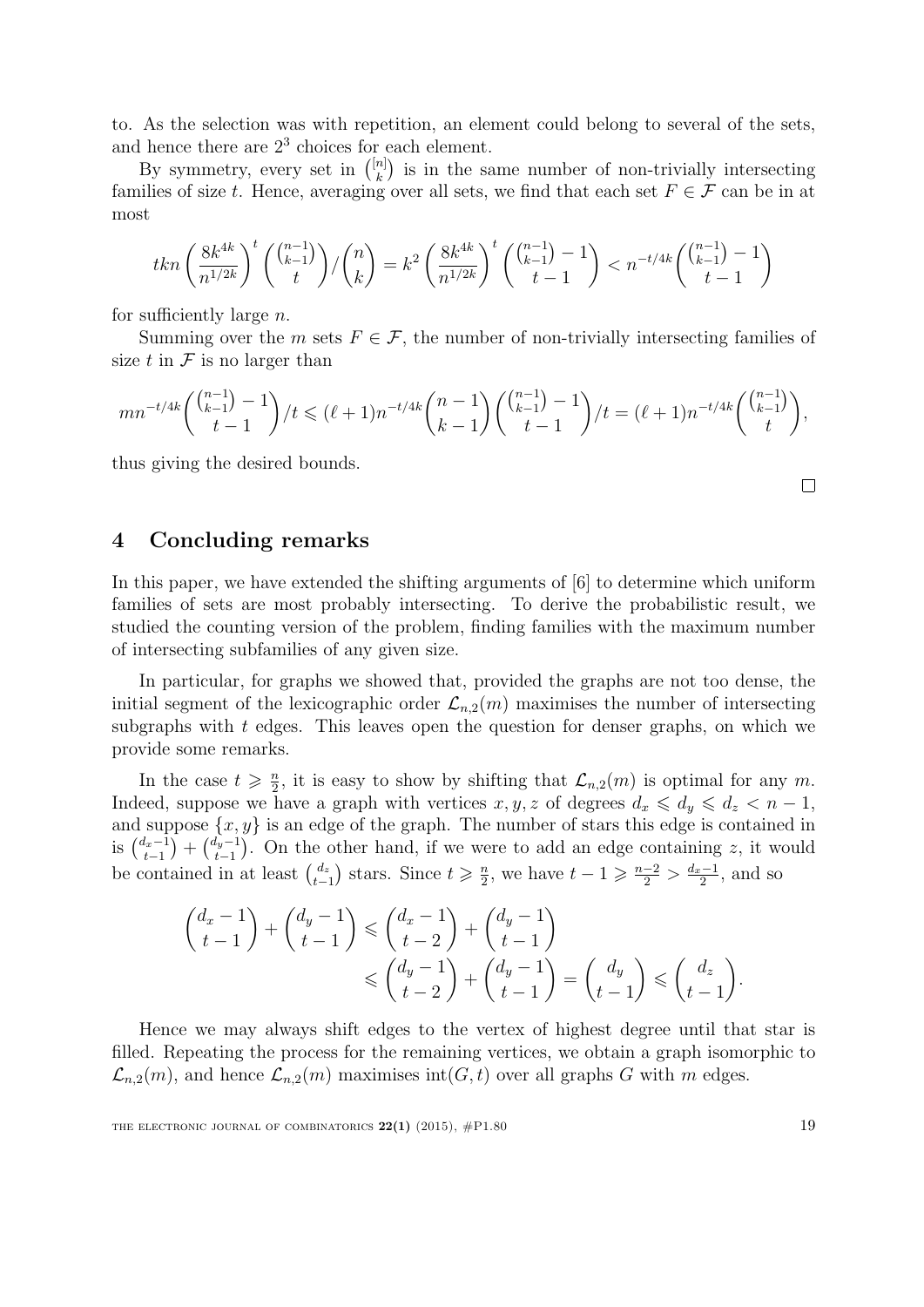By the theorem of Ahlswede-Katona [3], we know for  $m \geqslant \frac{1}{2}$  $\frac{1}{2}$  $\binom{n}{2}$  $\binom{n}{2} + \frac{n}{2}$  $\frac{n}{2}$ , the number of intersecting pairs of edges is maximised not by  $\mathcal{L}_{n,2}(m)$ , but by its complement,  $\mathcal{C}_{n,2}(m)$ . Hence for such  $m$  we cannot hope to have one graph  $G$  that simultaneously maximises the number of intersecting subgraphs of all given orders. Referring to Equation (1), it follows that in this regime the most probably intersecting graph depends on the probability  $p$ . For very small values of p,  $\mathcal{C}_{n,2}(m)$  is optimal, while for very large values of p,  $\mathcal{L}_{n,2}(m)$  is better.

However, the convexity of the binomial coefficients (see, for instance, Lemma 2), suggests that if  $\mathcal{L}_{n,2}(m)$  maximises int $(G, t)$ , then it should maximise int $(G, t')$  for all  $t' \geq t$ . In particular, we believe that the result in Theorem 3 should extend to  $m \leq \frac{1}{2}$  $\frac{1}{2}$  $\binom{n}{2}$  $\binom{n}{2} - \frac{n}{2}$  $\frac{n}{2}$ .

In the case of hypergraphs, the situation is even more intricate. We showed that when  $\binom{n}{k}$  $\binom{n}{k} - \binom{n-\ell}{k}$  $\binom{-\ell}{k} \leqslant m \leqslant \binom{n}{k}$  $\binom{n}{k} - \binom{n-\ell}{k}$  $\binom{-\ell}{k} + n - \ell - k + 1$ ,  $\mathcal{L}_{n,k}(m)$  maximises int $(\mathcal{F}, t)$ . Thus we are able to determine the extremal families for the counting problem for a number of isolated ranges of family sizes. One might hope that, as in the graph case,  $\mathcal{L}_{n,k}(m)$ remains optimal between these ranges as well. However, we show now that this is not the case.

Suppose, for simplicity, that we are counting the number of intersecting subfamilies of size three in 3-uniform hypergraphs, whose number of edges is between one and two full stars. Then  $m = \binom{n-1}{2}$  $\binom{-1}{2} + m'$ , where  $0 \leq m' \leq \binom{n-2}{2}$  $\binom{-2}{2}$ . Provided we do not have two almost-full stars, Theorem 4 shows that any extremal family is of the form  $\mathcal{F} = \mathcal{F}_0 \cup \mathcal{F}_1$ , where  $\mathcal{F}_0$  is a full star, and  $\mathcal{F}_1$  consists of the remaining m' sets.

There are four types of intersecting subfamilies of three sets: those with 0, 1, 2 and 3 sets from  $\mathcal{F}_1$  respectively. To maximise the number of subfamilies with 3 sets from  $\mathcal{F}_1$ , it suffices to take  $\mathcal{F}_1$  to be intersecting. The number of subfamilies with 0 and 1 sets from  $\mathcal{F}_1$  is independent of the structure of  $\mathcal{F}_1$ . Finally, to maximise the number of subfamilies with two sets from  $\mathcal{F}_1$ , it follows from the calculations in Proposition 3 that we should seek to maximise the number of pairs of sets in  $\mathcal{F}_1$  that intersect in two elements.

Note that in  $\mathcal{L}_{n,3}(m)$ , the sets in  $\mathcal{F}_1$  all share a common element. If we remove this common element,  $\mathcal{F}_1$  will be the lexicographic graph with  $m'$  edges. Since we have removed a common element from each set, we are trying to maximise the number of pairs of intersecting edges. By the result in [3], if  $m' > \frac{1}{2}$  $\frac{1}{2} \binom{n-2}{2}$  $\binom{-2}{2} + \frac{n-2}{2}$  $\frac{-2}{2}$ , this maximum is attained by the colexicographic graph instead, and hence it follows that  $\mathcal{L}_{n,3}(m)$  does not maximise  $\text{int}(\mathcal{F}, t)$ .

This phenomenon holds in general, and shows that determining the exact optimal kuniform families for all  $\binom{n}{k}$  $\binom{n}{k} - \binom{n-\ell+1}{k}$  $\binom{k+1}{k} \leqslant m \leqslant \binom{n}{k}$  $\binom{n}{k} - \binom{n-\ell}{k}$  $\binom{-\ell}{k}$  may require a complete solution to the counting problem for the number of t-intersecting subfamilies of a  $(k-1)$ -uniform set family. Indeed, it further suggests that even in this initial range, there may not be one set family that simultaneously maximises the number of intersecting subfamilies of any given size, and thus the optimal families may depend on the probability  $p$ .

Finally, as with the results in [10], [11] and [12], the extremal families we obtain here are simultaneously optimal for the counting problems as well, and thus we use Equation